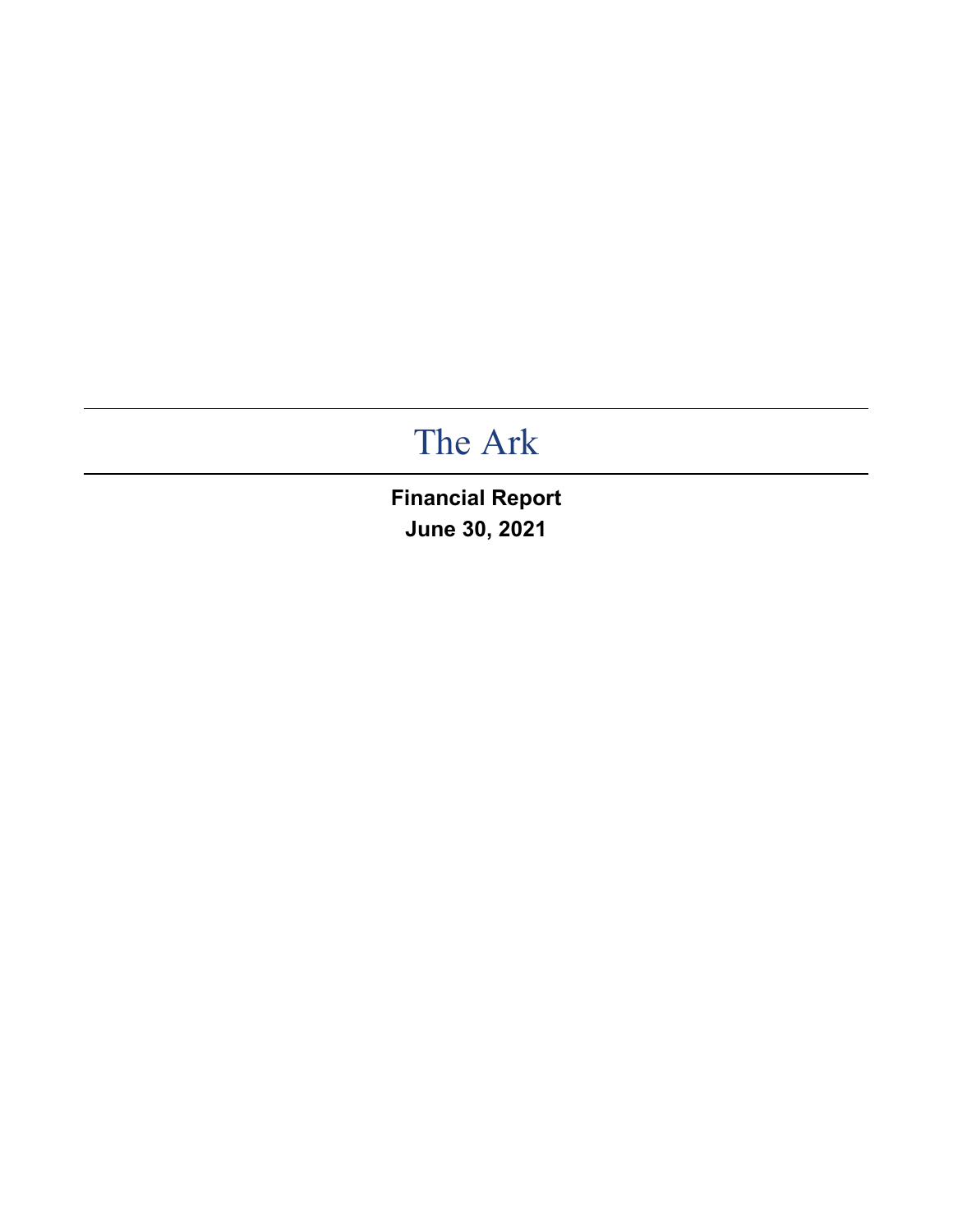## **The Ark**

## **Contents**

| <b>Independent Auditor's Report</b>               |          |  |  |  |  |  |  |  |
|---------------------------------------------------|----------|--|--|--|--|--|--|--|
| <b>Financial Statements</b>                       |          |  |  |  |  |  |  |  |
| <b>Statement of Financial Position</b>            | 2        |  |  |  |  |  |  |  |
| Statement of Activities and Changes in Net Assets | 3        |  |  |  |  |  |  |  |
| <b>Statement of Functional Expenses</b>           | $4 - 5$  |  |  |  |  |  |  |  |
| <b>Statement of Cash Flows</b>                    | 6        |  |  |  |  |  |  |  |
| Notes to Financial Statements                     | $7 - 17$ |  |  |  |  |  |  |  |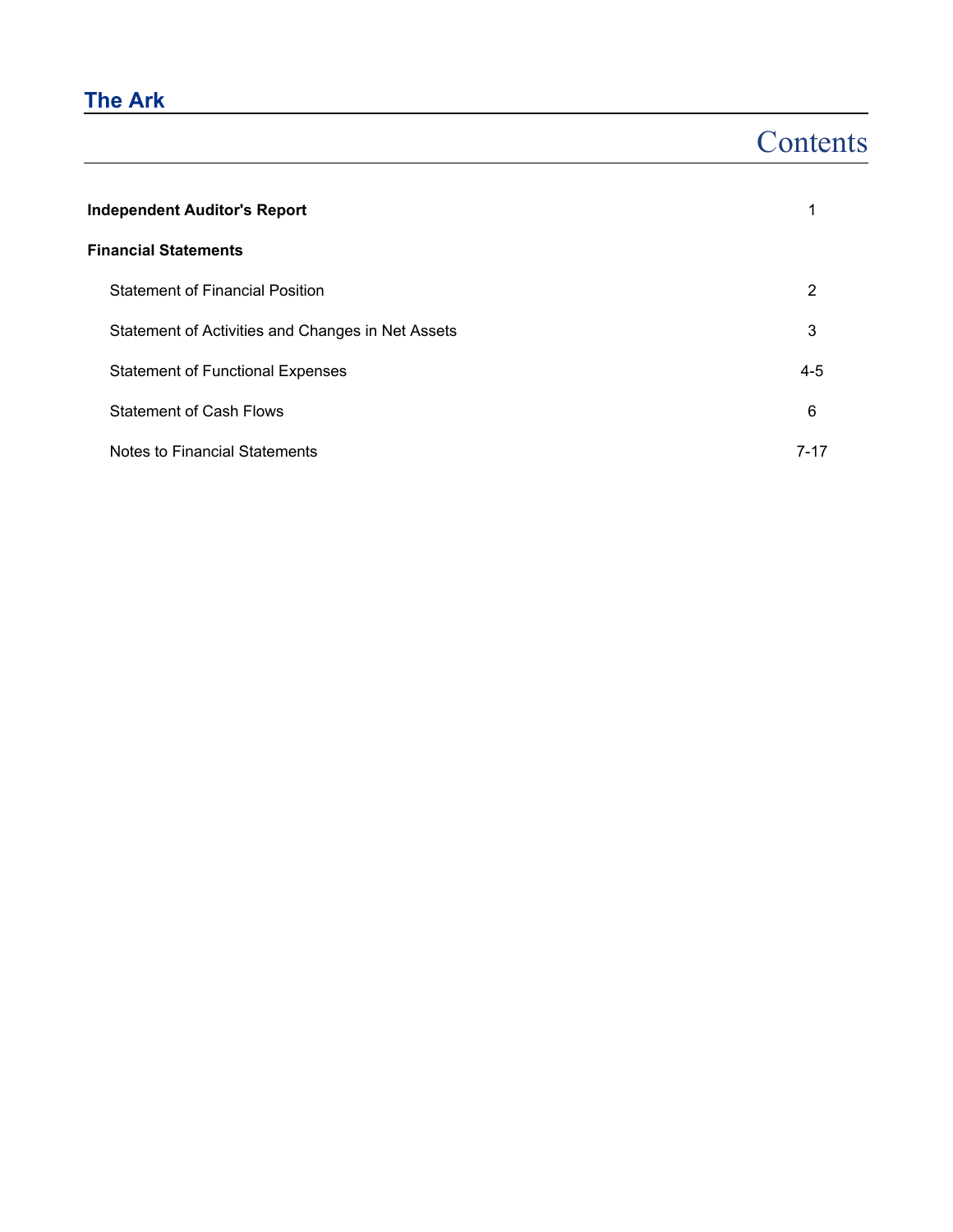

#### **Independent Auditor's Report**

To the Board of Directors The Ark

We have audited the accompanying financial statements of The Ark, which comprise the statement of financial position as of June 30, 2021 and 2020 and the related statements of activities and changes in net assets, functional expenses, and cash flows for the years then ended, and the related notes to the financial statements.

#### *Management's Responsibility for the Financial Statements*

Management is responsible for the preparation and fair presentation of these financial statements in accordance with accounting principles generally accepted in the United States of America; this includes the design, implementation, and maintenance of internal control relevant to the preparation and fair presentation of financial statements that are free from material misstatement, whether due to fraud or error.

#### *Auditor's Responsibility*

Our responsibility is to express an opinion on these financial statements based on our audits. We conducted our audits in accordance with auditing standards generally accepted in the United States of America. Those standards require that we plan and perform the audits to obtain reasonable assurance about whether the financial statements are free from material misstatement.

An audit involves performing procedures to obtain audit evidence about the amounts and disclosures in the financial statements. The procedures selected depend on the auditor's judgment, including the assessment of the risks of material misstatement of the financial statements, whether due to fraud or error. In making those risk assessments, the auditor considers internal control relevant to the entity's preparation and fair presentation of the financial statements in order to design audit procedures that are appropriate in the circumstances, but not for the purpose of expressing an opinion on the effectiveness of the entity's internal control. Accordingly, we express no such opinion. An audit also includes evaluating the appropriateness of accounting policies used and the reasonableness of significant accounting estimates made by management, as well as evaluating the overall presentation of the financial statements.

We believe that the audit evidence we have obtained is sufficient and appropriate to provide a basis for our audit opinion.

#### *Opinion*

In our opinion, the financial statements referred to above present fairly, in all material respects, the financial position of The Ark as of June 30, 2021 and 2020 and the changes in its net assets, functional expenses, and cash flows for the years then ended in accordance with accounting principles generally accepted in the United States of America.

#### *Emphasis of Matter*

As discussed in Note 2 to the financial statements, the 2020 financial statements have been restated to correct a misstatement. Our opinion is not modified with respect to this matter.

Plante & Moran, PLLC

December 13, 2021

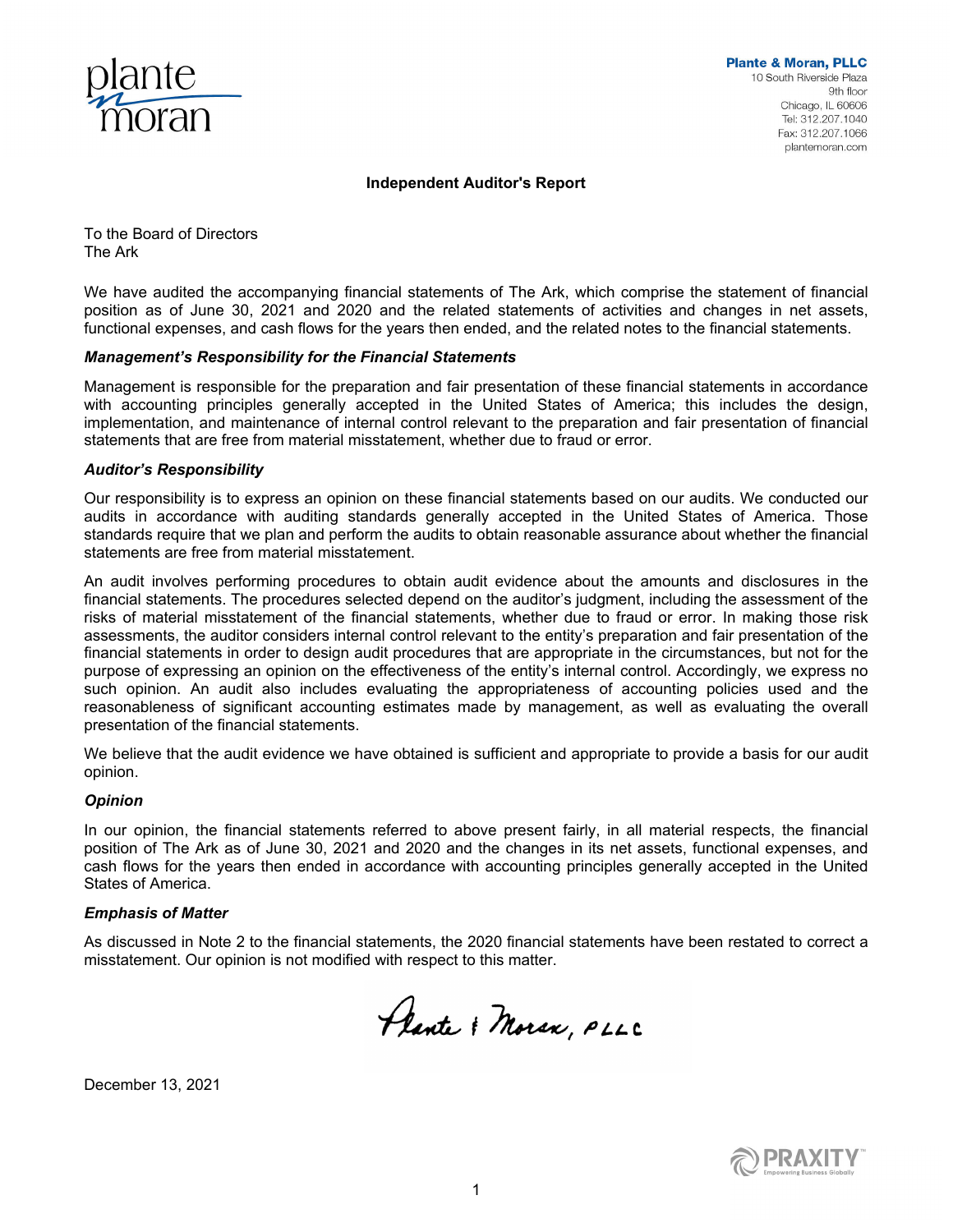## Statement of Financial Position

### **June 30, 2021 and 2020**

|                                                                                                                                                                       | 2021                                                               | 2020                                                       |
|-----------------------------------------------------------------------------------------------------------------------------------------------------------------------|--------------------------------------------------------------------|------------------------------------------------------------|
| <b>Assets</b>                                                                                                                                                         |                                                                    |                                                            |
| Cash and cash equivalents<br>Investments<br>Contribution receivables - Net of allowances<br>Prepaid expenses and other assets<br>Property, plant, and equipment - Net | \$<br>776,116 \$<br>11,714,156<br>1,336,895<br>51,557<br>1,792,954 | 1,527,658<br>9,064,745<br>1,346,096<br>46,178<br>1,714,742 |
| Total assets                                                                                                                                                          | 15,671,678 \$                                                      | 13,699,419                                                 |
| <b>Liabilities and Net Assets</b>                                                                                                                                     |                                                                    |                                                            |
| Liabilities<br>Accounts payable<br>Funds held in trust for individuals<br>Accrued liabilities and other<br>Paycheck Protection Program Ioan payable                   | \$<br>110,901 \$<br>40,250<br>388,001                              | 207,825<br>23,761<br>326,502<br>726,510                    |
| Total liabilities                                                                                                                                                     | 539,152                                                            | 1,284,598                                                  |
| <b>Net Assets</b><br>Without donor restrictions:<br>Undesignated<br>Board designated - End of year<br>With donor restrictions                                         | 2,111,888<br>10,030,101<br>2,990,537                               | 965,504<br>9,665,747<br>1,783,570                          |
| Total net assets                                                                                                                                                      | 15,132,526                                                         | 12,414,821                                                 |
| Total liabilities and net assets                                                                                                                                      | 15,671,678 \$                                                      | 13,699,419                                                 |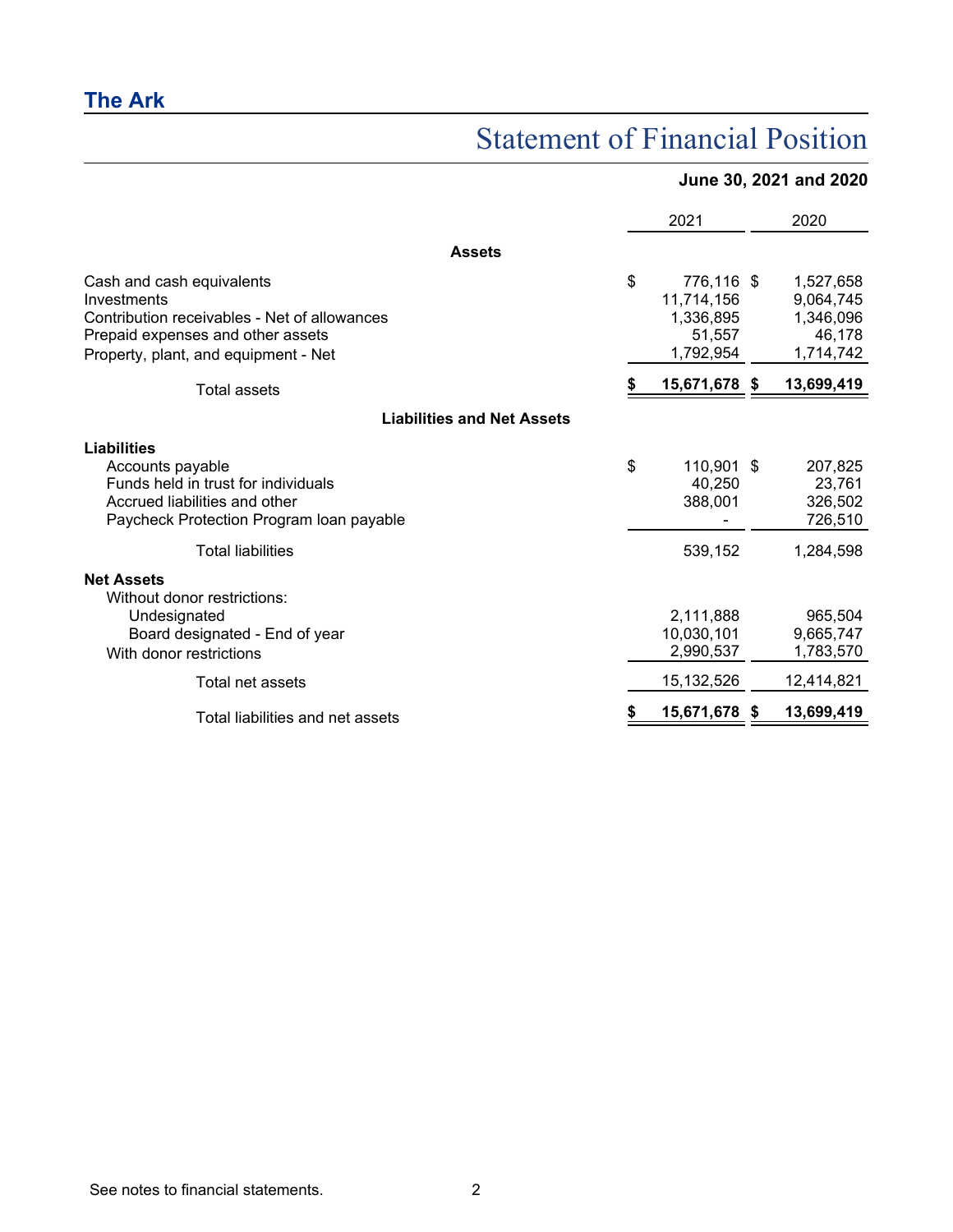## Statement of Activities and Changes in Net Assets

### **Years Ended June 30, 2021 and 2020**

|                                                                                       |                                      | 2021                                     |               |                                             | 2020                              |            |
|---------------------------------------------------------------------------------------|--------------------------------------|------------------------------------------|---------------|---------------------------------------------|-----------------------------------|------------|
|                                                                                       | <b>Without Donor</b><br>Restrictions | <b>With Donor</b><br><b>Restrictions</b> | Total         | <b>Without Donor</b><br><b>Restrictions</b> | <b>With Donor</b><br>Restrictions | Total      |
| Revenue, Gains, and Other Support                                                     |                                      |                                          |               |                                             |                                   |            |
| Contributions                                                                         | \$<br>5,212,363 \$                   | 1,982,120 \$                             | 7,194,483 \$  | 6,180,355 \$                                | 1,352,112 \$                      | 7,532,467  |
| In-kind donations                                                                     | 151,741                              |                                          | 151,741       | 257,841                                     |                                   | 257,841    |
| <b>Bequests</b>                                                                       | 220,343                              |                                          | 220,343       | 1,322,091                                   |                                   | 1,322,091  |
| Jewish Federation of Metropolitan Chicago:                                            |                                      |                                          |               |                                             |                                   |            |
| Core program subsidy and other income                                                 | 462,048                              |                                          | 462,048       | 507,299                                     |                                   | 507,299    |
| Endowment income                                                                      | 334,844                              |                                          | 334,844       | 212,770                                     |                                   | 212,770    |
| Government grants                                                                     | 164,294                              |                                          | 164,294       | 124,393                                     |                                   | 124,393    |
| Investment income - Net of fees                                                       | 1,817,125                            | 5,532                                    | 1,822,657     | 123,838                                     | 356                               | 124,194    |
| Net assets released from restrictions                                                 | 780,685                              | (780, 685)                               |               | 495,498                                     | (495, 498)                        |            |
| Total revenue, gains, and                                                             |                                      |                                          |               |                                             |                                   |            |
| other support                                                                         | 9,143,443                            | 1,206,967                                | 10,350,410    | 9,224,085                                   | 856,970                           | 10,081,055 |
| <b>Expenses</b>                                                                       |                                      |                                          |               |                                             |                                   |            |
| Program services                                                                      | 6,117,571                            |                                          | 6,117,571     | 5,560,122                                   |                                   | 5,560,122  |
| Support services:                                                                     |                                      |                                          |               |                                             |                                   |            |
| Management and general                                                                | 1,066,007                            |                                          | 1,066,007     | 1,012,925                                   |                                   | 1,012,925  |
| Fundraising                                                                           | 1,179,754                            |                                          | 1,179,754     | 791,159                                     |                                   | 791,159    |
| Total support services                                                                | 2,245,761                            |                                          | 2,245,761     | 1,804,084                                   |                                   | 1,804,084  |
| Total expenses                                                                        | 8,363,332                            |                                          | 8,363,332     | 7,364,206                                   |                                   | 7,364,206  |
| <b>Increase in Net Assets - Before nonoperating</b><br>income                         | 780,111                              | 1,206,967                                | 1,987,078     | 1,859,879                                   | 856,970                           | 2,716,849  |
| Nonoperating Income - Gain on forgiveness<br>of Paycheck Protection Program term loan | 730,627                              |                                          | 730,627       |                                             |                                   |            |
| <b>Increase in Net Assets</b>                                                         | 1,510,738                            | 1,206,967                                | 2,717,705     | 1,859,879                                   | 856,970                           | 2,716,849  |
| Net Assets - Beginning of year                                                        | 10,631,251                           | 1,783,570                                | 12,414,821    | 8,771,372                                   | 926,600                           | 9,697,972  |
| Net Assets - End of year                                                              | 12,141,989                           | 2,990,537 \$<br>- \$                     | 15,132,526 \$ | 10,631,251 \$                               | 1,783,570 \$                      | 12,414,821 |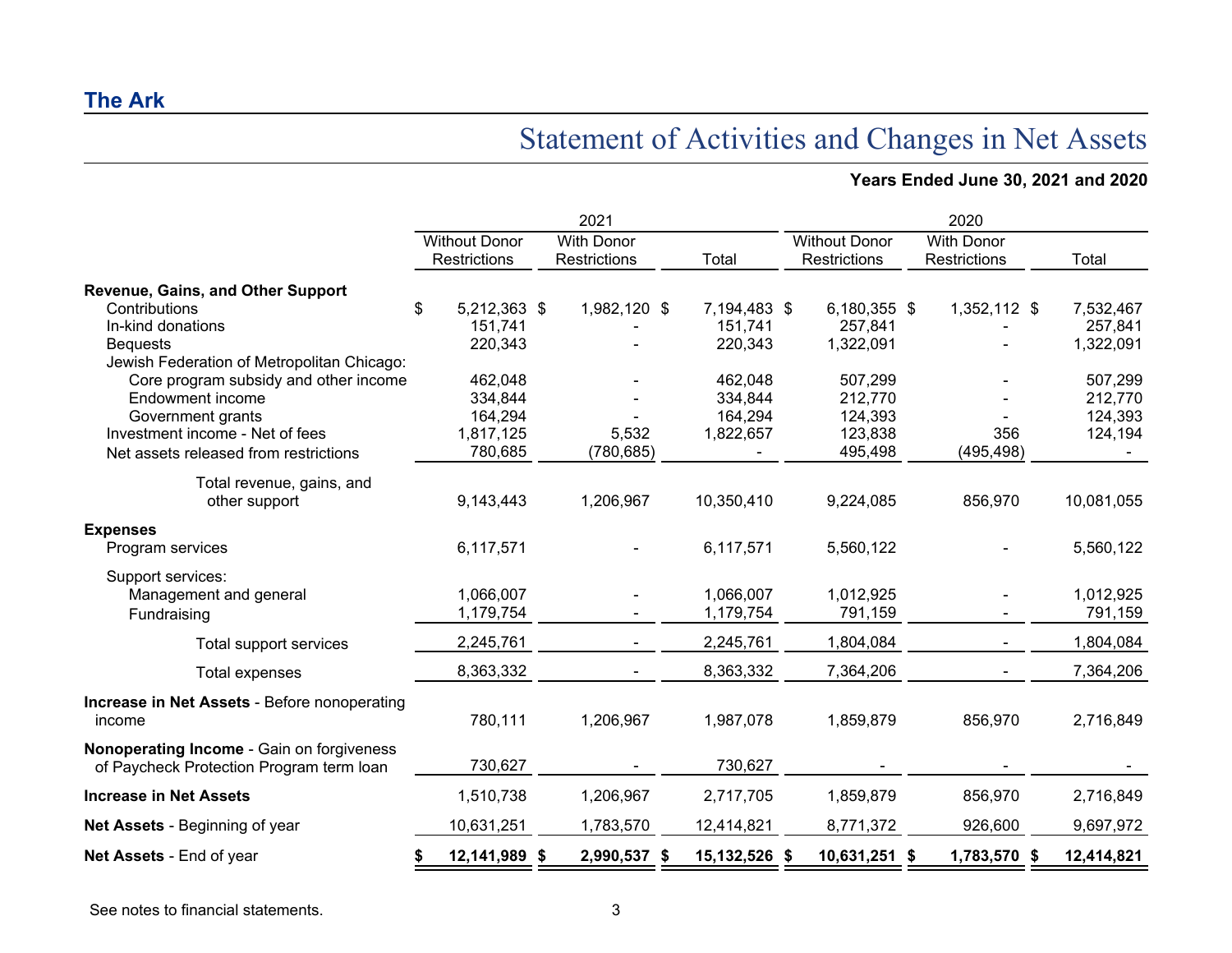# Statement of Functional Expenses

| Year Ended June 30, 2021 |  |  |
|--------------------------|--|--|
|                          |  |  |

|                                                                      | <b>Program Services</b> |                              |                                |                                        |                                 |                           |                   |                          |                            |                                 |                        |                                  |                           |                              |                          |                                  |           |
|----------------------------------------------------------------------|-------------------------|------------------------------|--------------------------------|----------------------------------------|---------------------------------|---------------------------|-------------------|--------------------------|----------------------------|---------------------------------|------------------------|----------------------------------|---------------------------|------------------------------|--------------------------|----------------------------------|-----------|
|                                                                      |                         | Social Service<br>Assistance | Clinic - Medical<br>and Vision | Volunteer and<br>Community<br>Outreach | <b>Intensive Dav</b><br>Program | Psychological<br>Services | Dental<br>Program | Spiritual<br>Enrichment  | Sarnoff Levin<br>Residence | Northwest<br>Suburban<br>Office | Employment<br>Services | <b>Total Program</b><br>Services | Management<br>and General | Occupancy<br><b>Expenses</b> | Fundraising              | <b>Total Support</b><br>Services | Total     |
| Salaries                                                             |                         | 763,935                      | 369,830                        | 167.781                                | 175,082 \$                      | 24.443 \$                 | 179,378 \$        | 96,828 \$                | 198,012 \$                 | 239,197 \$                      | 161,509                | 2,375,995 \$                     | 568,584 \$                | 83,617                       | 391,192                  | ,043,393                         | 3,419,388 |
| Employee benefits                                                    |                         | 183,071                      | 46,388                         | 44,632                                 | 77,619                          | 10,288                    | 32,808            | 30,110                   | 71,528                     | 60,691                          | 34,389                 | 591,524                          | 150,607                   | 29,758                       | 91,195                   | 271,560                          | 863,084   |
| Insurance - Workers' compensation                                    |                         | 13,197                       | 5.479                          | 1,001                                  | 3,026                           | (87)                      | 3,258             | 2,223                    | 6,294                      | 2,060                           | 2,488                  | 38,939                           | 2,161                     | 1,179                        | 315                      | 3,655                            | 42,594    |
| Purchased meals and food                                             |                         | 308,446                      |                                |                                        | 1.760                           | $\overline{a}$            |                   | 4.197                    | 1,458                      |                                 |                        | 315,861                          | $\overline{\phantom{0}}$  |                              |                          | $\overline{\phantom{a}}$         | 315,861   |
| Food pantry purchased costs                                          |                         | 55,211                       |                                |                                        |                                 |                           |                   |                          | $\overline{\phantom{0}}$   | 110,450                         |                        | 165,661                          |                           |                              |                          |                                  | 165,661   |
| Specific assistance to individuals                                   |                         | 1,399,138                    | 5,097                          |                                        | 49,038                          | $\overline{\phantom{a}}$  | 20,374            | 66,797                   | 109                        | 136,082                         |                        | 1,676,635                        |                           |                              |                          | $\overline{\phantom{a}}$         | 1,676,635 |
| Contributed professional services                                    |                         | 2,103                        | 38,238                         |                                        | $\overline{\phantom{0}}$        | 74,956                    | 2,369             | $\overline{\phantom{a}}$ | $\overline{\phantom{0}}$   |                                 |                        | 117,666                          | 34,075                    |                              |                          | 34,075                           | 151,741   |
| Fundraising activities and direct costs                              |                         |                              |                                |                                        |                                 |                           |                   |                          |                            |                                 |                        | $\overline{\phantom{a}}$         | $\overline{\phantom{0}}$  |                              | 69,685                   | 69,685                           | 69,685    |
| Vehicles                                                             |                         |                              |                                |                                        |                                 | $\overline{\phantom{a}}$  |                   |                          |                            | 1,214                           |                        | 1,214                            | 23,051                    |                              | $\overline{\phantom{0}}$ | 23,051                           | 24,265    |
| Supplies                                                             |                         | 79                           | 47.120                         |                                        |                                 | 1,200                     | 9,488             | 501                      | 1,932                      |                                 | 6,137                  | 66,564                           | 14,809                    |                              | 42                       | 14,851                           | 81,415    |
| Technology and telephone costs                                       |                         |                              | 125                            | $\sim$                                 |                                 | $\overline{\phantom{a}}$  | $\sim$            | $\overline{\phantom{0}}$ | 1,240                      | 764                             |                        | 2,129                            | $\overline{\phantom{0}}$  | 102,955                      |                          | 102,955                          | 105,084   |
| <b>Utilities</b>                                                     |                         |                              |                                |                                        |                                 |                           |                   |                          | 17,618                     | 6,920                           |                        | 24,538                           |                           | 39,624                       |                          | 39,624                           | 64,162    |
| Insurance                                                            |                         |                              | 35,821                         |                                        | 1.726                           |                           |                   |                          | 7,113                      | 2,972                           |                        | 47,632                           | 21,364                    | 60,259                       | $\sim$                   | 81,623                           | 129,255   |
| Rent                                                                 |                         |                              |                                |                                        |                                 |                           |                   |                          |                            | 38,701                          |                        | 38,701                           | $\overline{\phantom{a}}$  |                              |                          | $\overline{\phantom{0}}$         | 38,701    |
| Repairs and maintenance                                              |                         |                              |                                |                                        |                                 |                           |                   |                          | 28,466                     | 3.967                           |                        | 32,433                           | $\sim$                    | 153,438                      |                          | 153,438                          | 185,871   |
| Depreciation                                                         |                         | 12,417                       |                                |                                        |                                 |                           |                   |                          | 33,688                     | 1,269                           |                        | 47,374                           | 8,722                     | 6,415                        |                          | 15,137                           | 62,51'    |
| Contract services and security<br>Community relations, printing, and |                         |                              |                                |                                        |                                 |                           |                   |                          | 3,881                      | $\overline{\phantom{a}}$        |                        | 3,881                            | $\blacksquare$            | 100,193                      |                          | 100,193                          | 104,074   |
| advertising                                                          |                         | $\overline{\phantom{a}}$     |                                | 24,349                                 |                                 |                           |                   |                          |                            |                                 |                        | 24,349                           | $\overline{\phantom{a}}$  |                              | 128,039                  | 128,039                          | 152,388   |
| Professional fees                                                    |                         | 8.460                        |                                |                                        |                                 |                           |                   |                          |                            |                                 |                        | 8,460                            | 51,297                    |                              | 331,063                  | 382,360                          | 390,820   |
| Postage                                                              |                         |                              |                                |                                        |                                 |                           |                   |                          |                            |                                 |                        |                                  | 13,871                    |                              |                          | 13,871                           | 13,871    |
| Office supplies and expense                                          |                         |                              |                                |                                        |                                 |                           |                   |                          |                            |                                 |                        |                                  | 17                        |                              |                          | 17                               | 17        |
| Conference, seminars, and subscriptions                              |                         | 423                          |                                |                                        |                                 |                           |                   |                          |                            |                                 |                        | 423                              | 5,307                     |                              |                          | 5,307                            | 5,730     |
| Miscellaneous                                                        |                         | (89)                         | 6,617                          | 41,884                                 | 5,356                           | 54                        | 2,567             | 40                       | 6,911                      | 813                             | 1,816                  | 65,969                           | 96,449                    | 4.813                        | 133,288                  | 234,550                          | 300,519   |
| Allocation of occupancy expenses                                     |                         | 163,030                      | 93,160                         | 34,935                                 | 52,403                          | 34,935                    | 58.225            | 23,290                   |                            |                                 | 11.645                 | 471,623                          | 75,693                    | (582, 251)                   | 34,935                   | (471, 623)                       |           |
| Total functional expenses                                            |                         | 2,909,421                    | 647,875                        | 314,689                                | 366,010                         | 145.789                   | 308,467           | 223,986                  | 378,250                    | 605,100 \$                      | 217,984                | 6,117,571                        | 1,066,007 \$              |                              | $1,179,754$ \$           | 2,245,761                        | 8,363,332 |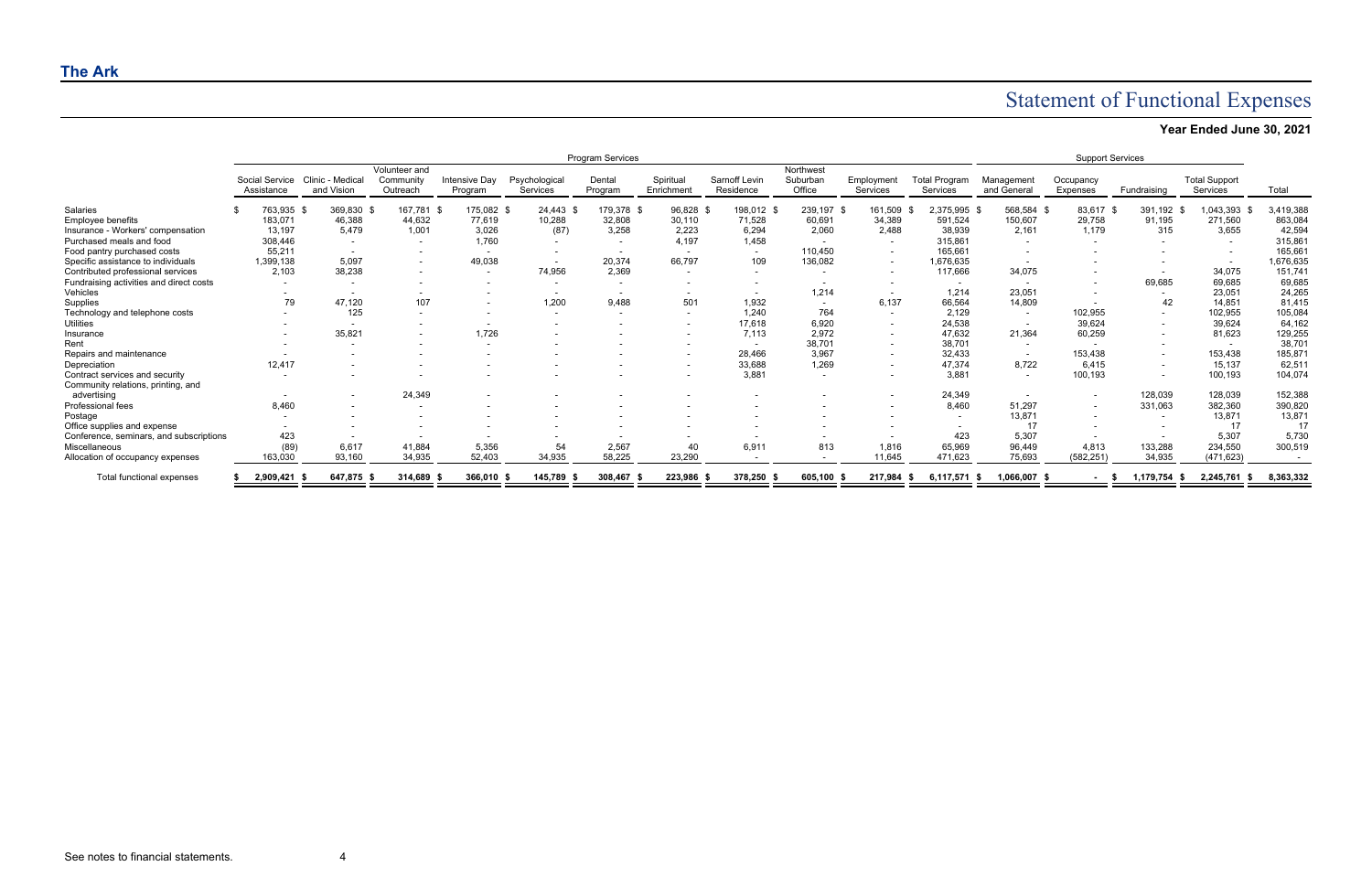# Statement of Functional Expenses

| Year Ended June 30, 2020 |  |  |
|--------------------------|--|--|
|                          |  |  |

|                                         | <b>Program Services</b>      |                                |                                        |                          |                           |                          |                          |                                   | <b>Support Services</b>         |                          |                                  |                           |                       |                          |                                  |           |
|-----------------------------------------|------------------------------|--------------------------------|----------------------------------------|--------------------------|---------------------------|--------------------------|--------------------------|-----------------------------------|---------------------------------|--------------------------|----------------------------------|---------------------------|-----------------------|--------------------------|----------------------------------|-----------|
|                                         | Social Service<br>Assistance | Clinic - Medical<br>and Vision | Volunteer and<br>Community<br>Outreach | Intensive Day<br>Program | Psychological<br>Services | Dental Program           | Spiritual<br>Enrichment  | <b>Sarnoff Levin</b><br>Residence | Northwest<br>Suburban<br>Office | Employment<br>Services   | <b>Total Program</b><br>Services | Management<br>and General | Occupancy<br>Expenses | Fundraising              | <b>Total Support</b><br>Services | Total     |
| Salaries                                | 717,881                      | 341,501                        | 189,503 \$                             | 164,762 \$               | 17,871 \$                 | 182,607 \$               | 101.447 \$               | 227,658 \$                        | 192,853 \$                      | 150,864                  | 2,286,947 \$                     | 471,270 \$                | 60,204                | 302,334                  | 833,808                          | 3,120,755 |
| Employee benefits                       | 191,344                      | 57,591                         | 38,807                                 | 59,839                   | 4.143                     | 40,181                   | 28,115                   | 67,301                            | 39,929                          | 28,170                   | 555,420                          | 135,009                   | 18,035                | 57,592                   | 210,636                          | 766,056   |
| Insurance - Workers' compensation       | 15,276                       | 7,494                          | 1,380                                  | 4,260                    | 570                       | 4,524                    | 2,430                    | 8,706                             | 2,880                           | 3,498                    | 51,018                           | 762                       | 1,638                 | 462                      | 2,862                            | 53,880    |
| Purchased meals and food                | 97,318                       | $\sim$                         | $\sim$                                 | 18,705                   | $\overline{\phantom{0}}$  | $\overline{\phantom{a}}$ | 30,683                   | 42,595                            |                                 | $\overline{\phantom{0}}$ | 189,301                          | $\overline{\phantom{0}}$  |                       | $\overline{\phantom{0}}$ | $\overline{\phantom{a}}$         | 189,301   |
| Food pantry purchased costs             | 355,978                      |                                |                                        |                          |                           |                          | $\overline{\phantom{a}}$ | $\overline{\phantom{a}}$          | 116,820                         | $\overline{\phantom{a}}$ | 472,798                          |                           |                       |                          |                                  | 472,798   |
| Food pantry donated costs               | 22,669                       |                                |                                        |                          |                           |                          |                          |                                   |                                 | $\overline{\phantom{a}}$ | 22,669                           |                           |                       |                          |                                  | 22,669    |
| Specific assistance to individuals      | 712,837                      | 11,628                         |                                        | 58,078                   |                           | 12,382                   | 36,412                   | 3,472                             | 164,860                         | $\overline{\phantom{0}}$ | 999,669                          |                           |                       |                          | $\overline{\phantom{0}}$         | 999,669   |
| Contributed professional services       | 1.414                        | 52,376                         |                                        | $\sim$                   | 133,476                   | 7,359                    | $\overline{\phantom{a}}$ | $\overline{\phantom{a}}$          |                                 | $\overline{\phantom{a}}$ | 194,625                          | 49,736                    |                       |                          | 49,736                           | 244,361   |
| Fundraising activities and direct costs |                              | $\overline{\phantom{0}}$       |                                        |                          |                           | $\overline{\phantom{0}}$ |                          |                                   |                                 |                          | $\sim$                           |                           |                       | 131,835                  | 131,835                          | 131,835   |
| Vehicles                                |                              |                                |                                        |                          |                           |                          |                          |                                   | 1,762                           | ٠                        | 1,762                            | 9,902                     |                       | $\overline{\phantom{a}}$ | 9,902                            | 11,664    |
| Supplies                                |                              | 50,652                         | 472                                    | 1.447                    | 32                        | 11,823                   | 530                      | 11,240                            | 11,146                          | $\overline{\phantom{a}}$ | 87,342                           | $\overline{\phantom{0}}$  |                       | $\overline{\phantom{a}}$ | $\overline{\phantom{a}}$         | 87,342    |
| Technology and telephone costs          |                              |                                |                                        |                          |                           | $\overline{\phantom{a}}$ |                          | 560                               | 575                             | ٠                        | 1,135                            | $\overline{\phantom{0}}$  | 110,369               | $\sim$                   | 110,369                          | 111,504   |
| <b>Utilities</b>                        |                              | $\overline{\phantom{a}}$       |                                        |                          |                           |                          |                          | 18,390                            | 3,636                           | $\overline{\phantom{a}}$ | 22,026                           | $\overline{\phantom{a}}$  | 44,252                | $\sim$                   | 44,252                           | 66,278    |
| Insurance                               |                              | 22,455                         |                                        | 1.726                    |                           |                          |                          | 7,113                             | 2,972                           | $\blacksquare$           | 34,266                           | 18,639                    | 35,125                | $\overline{\phantom{0}}$ | 53,764                           | 88,030    |
| Rent                                    |                              |                                |                                        |                          |                           |                          |                          | $\sim$                            | 37,246                          | ٠                        | 37,246                           | $\overline{\phantom{a}}$  |                       |                          | $\overline{\phantom{a}}$         | 37,246    |
| Repairs and maintenance                 |                              |                                |                                        |                          |                           | 1,034                    |                          | 27,960                            |                                 | $\overline{\phantom{a}}$ | 28,994                           | $\overline{\phantom{a}}$  | 112,770               | $\sim$                   | 112,770                          | 141,764   |
| Depreciation                            | 12,417                       |                                |                                        |                          |                           |                          |                          | 33,049                            | 4,526                           | $\overline{\phantom{0}}$ | 49,992                           | 11,005                    | 13,415                |                          | 24,420                           | 74,412    |
| Contract services and security          |                              |                                |                                        |                          |                           |                          | $\overline{\phantom{a}}$ | 46,989                            | $\overline{\phantom{a}}$        | $\sim$                   | 46,989                           | $\overline{\phantom{0}}$  | 94,931                | $\overline{\phantom{a}}$ | 94,931                           | 141,920   |
| Community relations, printing, and      |                              |                                |                                        |                          |                           |                          |                          |                                   |                                 |                          |                                  |                           |                       | 112,562                  | 112,562                          | 138,428   |
| advertising                             |                              |                                | 25,866                                 |                          |                           |                          |                          |                                   |                                 |                          | 25,866                           |                           |                       |                          |                                  |           |
| Professional fees                       | 4,963                        |                                |                                        | 200                      |                           |                          |                          |                                   |                                 |                          | 5,163                            | 90,153                    |                       | 127,581                  | 217,734                          | 222,897   |
| Postage                                 |                              |                                |                                        |                          |                           |                          |                          |                                   |                                 |                          |                                  | 9,782                     |                       | $\overline{\phantom{a}}$ | 9,782                            | 9,782     |
| Office supplies and expense             |                              |                                |                                        |                          |                           |                          |                          |                                   |                                 |                          |                                  | 18,691                    |                       |                          | 18,691                           | 18,691    |
| Conference, seminars, and subscriptions | 50                           | $\overline{\phantom{0}}$       | $\sim$                                 |                          |                           | $\overline{\phantom{a}}$ | $\overline{a}$           | $\overline{\phantom{a}}$          |                                 | $\overline{\phantom{a}}$ | 50                               | 7,904                     |                       | $\sim$                   | 7,904                            | 7,954     |
| Miscellaneous                           | 22,829                       | 4,388                          | 11,678                                 | 265                      |                           | 920                      | 227                      | 2,900                             | 539                             | 1,846                    | 45,592                           | 63,846                    | 4,633                 | 29,071                   | 97,550                           | 143,142   |
| Bad debt expense                        | $\overline{\phantom{a}}$     |                                |                                        |                          |                           |                          |                          |                                   |                                 | $\overline{\phantom{a}}$ |                                  | 61,828                    |                       | $\overline{\phantom{a}}$ | 61,828                           | 61,828    |
| Allocation of occupancy expenses        | 138,704                      | 79,260                         | 29,722                                 | 44,583                   | 29,722                    | 49,538                   | 19,815                   |                                   |                                 | 9,908                    | 401,252                          | 64,398                    | (495, 372)            | 29,722                   | (401, 252)                       |           |
| Total functional expenses               | 2,293,680                    | 627,345                        | 297.428                                | 353,865 \$               | 185,814                   | 310,368                  | 219,659                  | 497,933                           | 579,744 \$                      | 194,286                  | 5,560,122 \$<br>- 56             | 1,012,925 \$              |                       | 791,159                  | 1,804,084                        | 7,364,206 |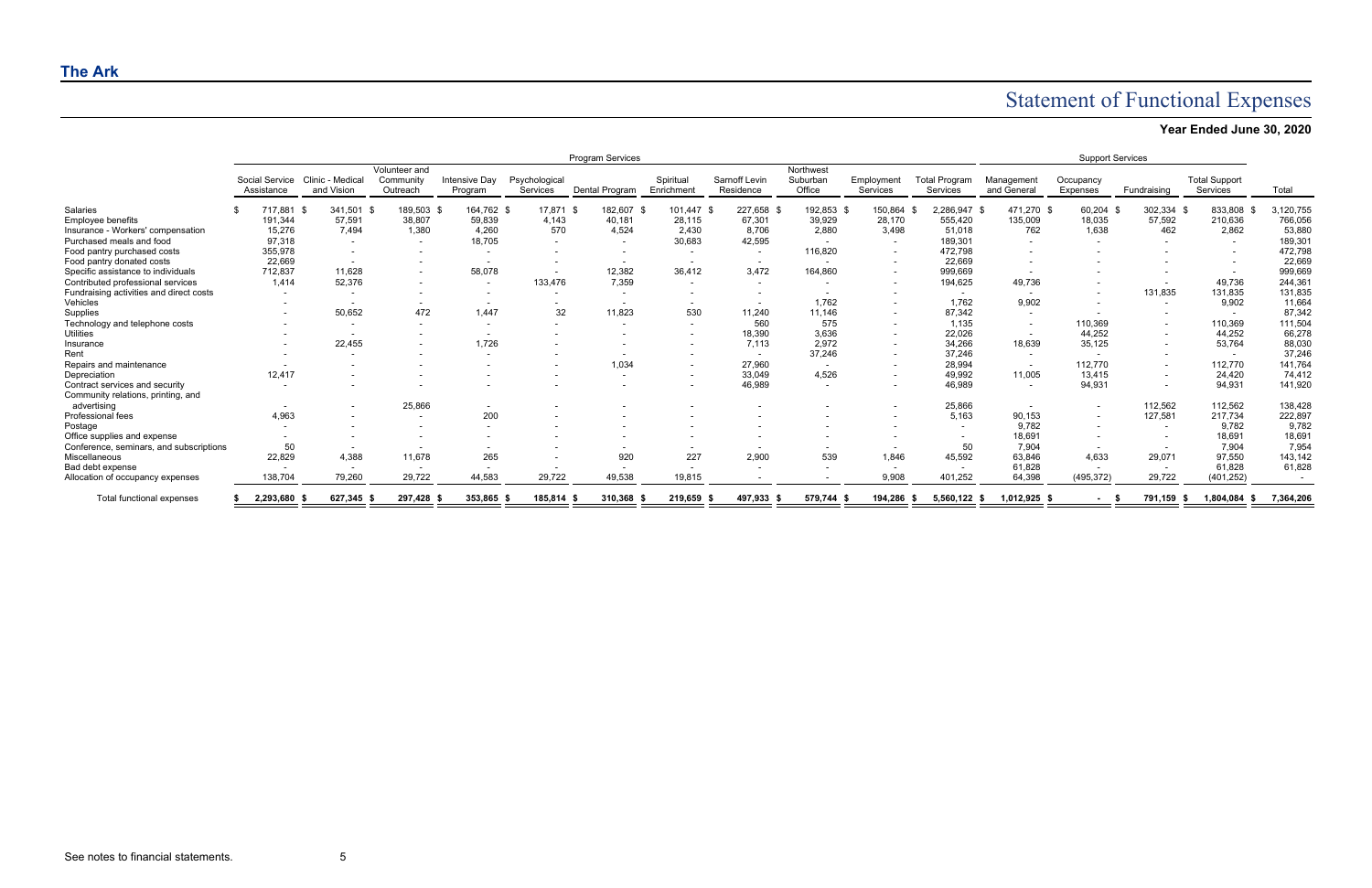## **The Ark**

## Statement of Cash Flows

### **Years Ended June 30, 2021 and 2020**

|                                                                                                                          | 2021               | 2020          |
|--------------------------------------------------------------------------------------------------------------------------|--------------------|---------------|
| <b>Cash Flows from Operating Activities</b>                                                                              |                    |               |
| Increase in net assets                                                                                                   | \$<br>2,717,705 \$ | 2,716,849     |
| Adjustments to reconcile increase in net assets to net cash and cash                                                     |                    |               |
| equivalents from operating activities:                                                                                   |                    |               |
| Depreciation                                                                                                             | 62,511             | 74,412        |
| Net realized gains on investments                                                                                        | (622, 166)         | (107, 563)    |
| Net unrealized (gains) losses on investments                                                                             | (1,015,026)        | 163,140       |
| Donated stock                                                                                                            | (450, 399)         | (174, 560)    |
| Gain on forgiveness of Paycheck Protection Program term loan                                                             | (730, 627)         |               |
| Bad debt expense                                                                                                         |                    | 61,828        |
| Support for The Ark at 50                                                                                                | (1, 255, 469)      | (1,698,345)   |
| Changes in operating assets and liabilities that (used) provided cash                                                    |                    |               |
| and cash equivalents:                                                                                                    |                    |               |
| Receivables                                                                                                              | (7, 481)           | 439,535       |
| Prepaid expenses and deposits                                                                                            | (5, 379)           | 4,673         |
| Accounts payable                                                                                                         | (96, 924)          | 63,937        |
| Funds held in trust for individuals                                                                                      | 16,489             | (4,898)       |
| Accrued expenses and deferred changes                                                                                    | 65,616             | 68,786        |
| Net cash and cash equivalents (used in) provided by                                                                      |                    |               |
| operating activities                                                                                                     | (1,321,150)        | 1,607,794     |
| <b>Cash Flows from Investing Activities</b>                                                                              |                    |               |
| Proceeds from sales of investments                                                                                       | 2,556,857          | 1,871,345     |
| Capital expenditures                                                                                                     | (140, 723)         | (1, 243, 633) |
| Purchases of investments                                                                                                 | (3, 118, 677)      | (3,559,876)   |
|                                                                                                                          |                    |               |
| Net cash and cash equivalents used in investing activities                                                               | (702, 543)         | (2,932,164)   |
| <b>Cash Flows from Financing Activities</b>                                                                              |                    |               |
| Proceeds from debt                                                                                                       |                    | 726,510       |
| Support for The Ark at 50                                                                                                | 1,272,151          | 459,659       |
| Net cash and cash equivalents provided by financing                                                                      |                    |               |
| activities                                                                                                               | 1,272,151          | 1,186,169     |
| Net Decrease in Cash and Cash Equivalents                                                                                | (751, 542)         | (138, 201)    |
| Cash and Cash Equivalents - Beginning of year                                                                            | 1,527,658          | 1,665,859     |
| Cash and Cash Equivalents - End of year                                                                                  | \$<br>776,116 \$   | 1,527,658     |
| Significant Noncash Transactions - Property and equipment additions<br>included in accounts payable and accrued expenses | \$                 | \$<br>23,248  |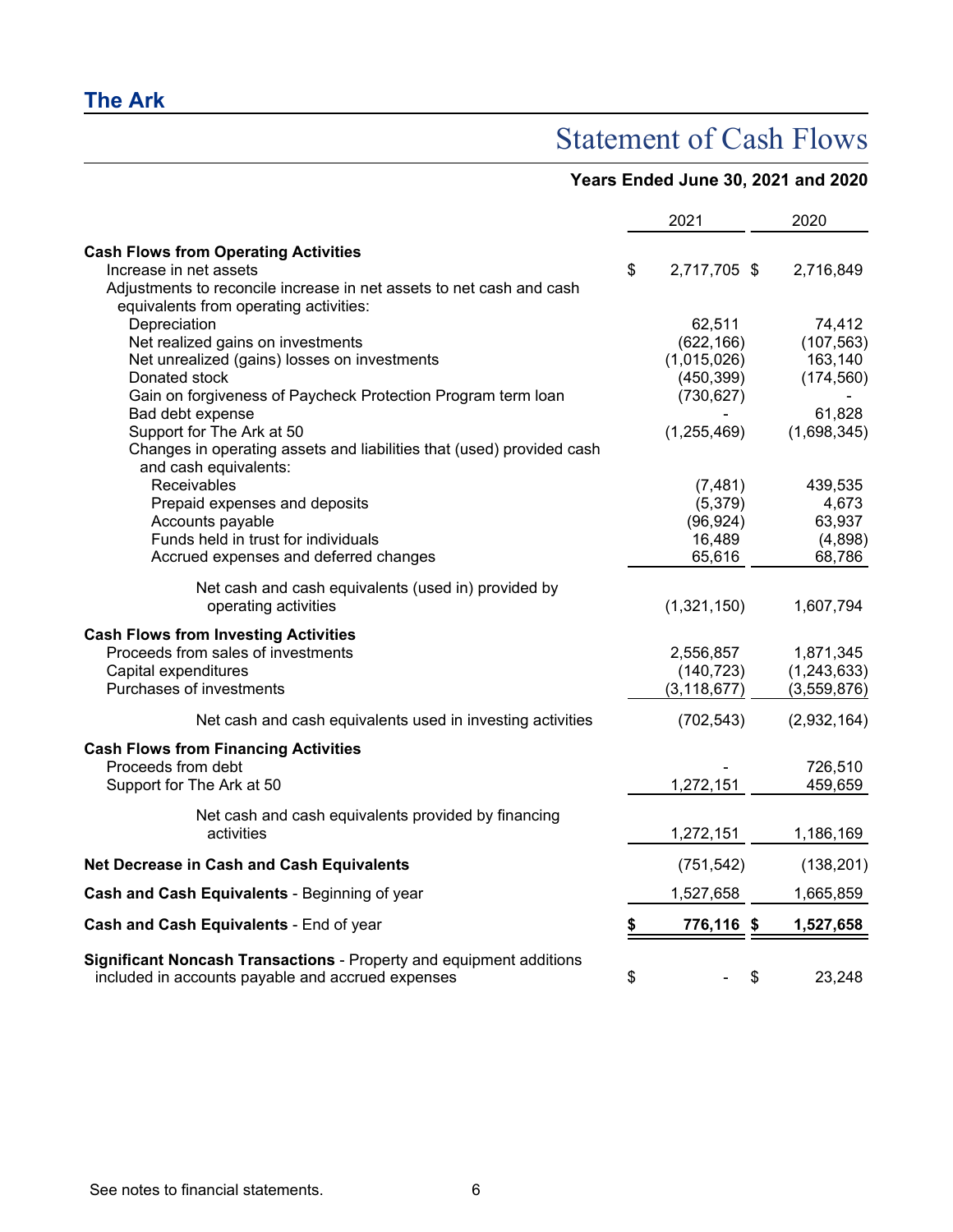#### **June 30, 2021 and 2020**

### **Note 1 - Nature of Business**

The Ark provides medical, dental, counseling, food, legal, and social support services to low-income individuals and families of the greater Chicago metropolitan area. Support for The Ark comes from private foundations, corporations, private donations, grants, and other not-for-profit organizations.

The social service assistance program includes emergency services, case management, food pantry, and legal aid. The intensive day program provides intensive case management services and individual counseling for chronically mentally ill individuals, as well as group programs available to all of The Ark's clients. The psychological services program provides psychological counseling and testing.

### **Note 2 - Significant Accounting Policies**

#### *Basis of Presentation*

The financial statements of The Ark have been prepared on the basis of generally accepted accounting principles (GAAP). The preparation of financial statements in conformity with GAAP requires management to make estimates and assumptions that affect amounts reported in the financial statements. Actual results could differ from those estimates.

#### *Classification of Net Assets*

Net assets of The Ark are classified based on the presence or absence of donor-imposed restrictions.

Net assets without donor restrictions: Net assets that are not subject to donor-imposed restrictions or for which the donor-imposed restrictions have expired or been fulfilled. Net assets without donor restrictions also include a fund designated by the board of directors to function as an endowment. Net assets in this category may be expended for any purpose in performing the primary objectives of The Ark.

Net assets with donor restrictions: Net assets subject to stipulations imposed by donors and grantors. Some donor restrictions are temporary in nature; those restrictions will be met by actions of The Ark or by the passage of time. Other donor restrictions are perpetual in nature, where the donor has stipulated the funds be maintained in perpetuity.

Earnings, gains, and losses on donor-restricted net assets are classified as net assets without donor restrictions unless specifically restricted by the donor or by applicable state law.

#### *Cash and Cash Equivalents*

The Ark considers all short-term, highly liquid financial instruments with a maturity of three months or less to be cash equivalents. The Ark considers its money market accounts to be cash equivalents, which have carrying values approximating fair values as of June 30, 2021 and 2020. The balance of the money market accounts was \$369,769 and \$921,013 as of June 30, 2021 and 2020, respectively.

The Ark maintains its cash and cash equivalents in bank deposit accounts that at times may exceed federally insured limits. The Ark has not experienced any losses in such accounts. The Ark believes it is not exposed to any significant credit risk on cash and cash equivalents.

#### *Investments*

Investments are reported at fair value. Investment income, including net realized and unrealized gains, is reflected in the statement of activities and changes in net assets as an increase in net assets. Interest and dividend income is recorded on the accrual basis. The Ark's investments include mutual funds, common stock, preferred securities, domestic corporate bond funds and convertible securities, U.S. Treasury bonds, and foreign bonds.

The Ark's investments are exposed to various risks, such as interest rate, credit, and overall market volatility. Due to these risk factors, it is possible that changes in the value of investments may occur in the near future and may materially affect the amounts reported in the financial statements.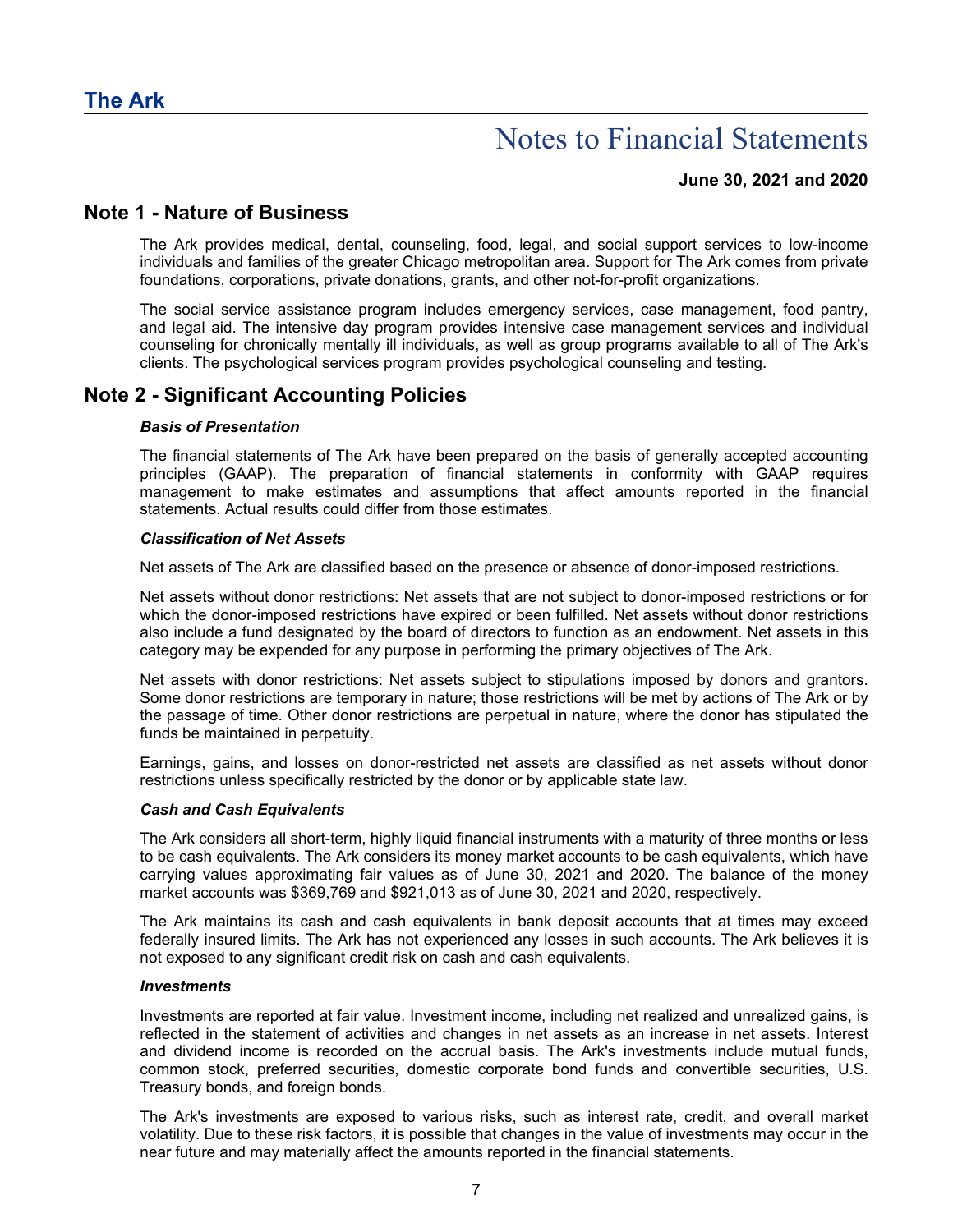#### **June 30, 2021 and 2020**

## **Note 2 - Significant Accounting Policies (Continued)**

#### *Contributions*

Unconditional promises to give cash and other assets to The Ark are reported at fair value on the date the promise is received. Conditional promises to give and indications of intentions to give are reported at fair value on the date the gift becomes unconditional or is received. The gifts are reported as contributions with donor restrictions if they are received with donor stipulations that limit the use of the donated assets. When a donor restriction expires, that is, when a stipulated time restriction ends or the purpose restriction is accomplished, net assets with donor restrictions are reclassified to net assets without donor restrictions and reported in the statement of activities and changes in net assets as net assets released from restrictions. Donor-restricted contributions whose restrictions are met in the year in which the contributions are received are reported as contributions without donor restrictions in the accompanying financial statements.

Revenue from the Jewish Federation of Metropolitan Chicago for the core program subsidy and other income are reported at fair value in the fiscal year that the Jewish Federation of Metropolitan Chicago specifies. Multiyear grants are recognized based on when the promise is received. Federal Emergency Management Agency (FEMA) revenue is recognized as reimbursable expenses are spent.

Contributions receivable that are expected to be collected within one year are recorded at net realizable value. Unconditional promises to give that are expected to be collected in future years are recorded at the present value of their estimated future cash flows. The discounts on those amounts are computed using risk-free interest rates applicable to the years in which the promises are received. Amortization of the discounts is included in contribution revenue. The Ark recorded an allowance for doubtful accounts of \$76,938 and \$61,828 as of June 30, 2021 and 2020, respectively.

#### *Property and Equipment*

Property and equipment are recorded at cost when purchased or at fair value at the date of donation. Assets are depreciated using the straight-line method over their estimated useful lives. The cost of leasehold improvements is depreciated over the lesser of the length of the related leases or the estimated useful lives of the assets. Costs of maintenance and repairs are charged to expense when incurred.

#### *Functional Allocation of Expenses*

Costs of providing the program and support services have been reported on a functional basis in the statement of activities and changes in net assets and the statement of functional expenses. The financial statements report certain categories of expenses that are attributable to more than one program or supporting function. Therefore, these expenses require allocation on a reasonable basis that is consistently applied. Salaries and related expenses of certain employees are allocated on the basis of time and effort. Building and operating expenses are allocated based on square footage and estimate of building time usage. Costs have been allocated between the various program and support services based on estimates determined by management. Although the methods of allocation used are considered appropriate, other methods could be used that would produce different amounts.

#### *Guarantees*

The Ark guarantees the prompt payment and performance under various leases for individuals in need. Two leases expired in February and March 2021. As of June 30, 2021, The Ark guaranteed eight new leases for individuals in need, with seven of those leases running through March 31, 2022 and one lease running through May 31, 2022. Future minimum payments required under these leases amounted to \$96,760 and \$22,295 as of June 30, 2021 and 2020, respectively.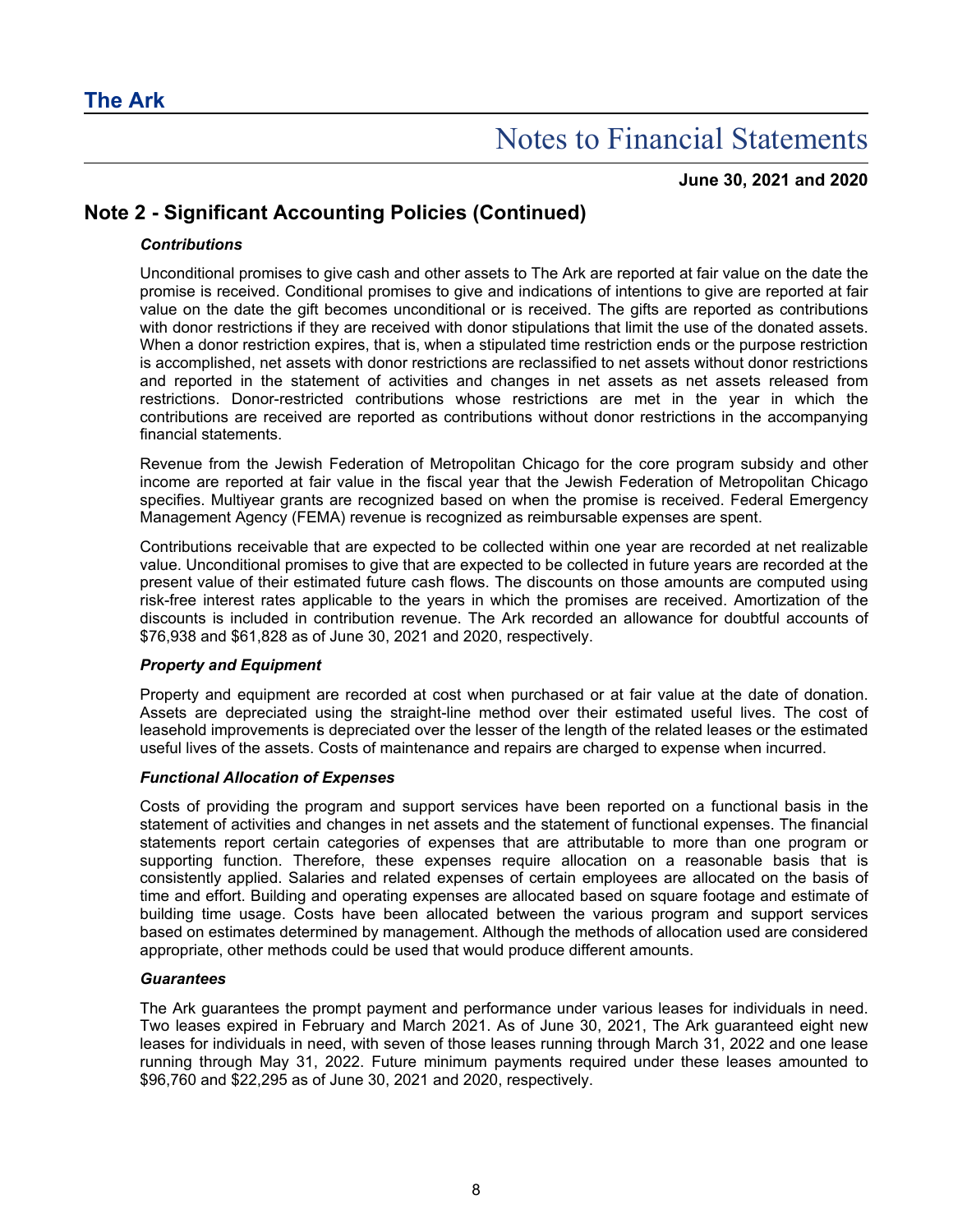**June 30, 2021 and 2020**

### **Note 2 - Significant Accounting Policies (Continued)**

#### *Retirement Plan*

The Ark maintains a retirement plan under Section 403(b) of the Internal Revenue Code for the benefit of substantially all employees of The Ark. Employees are eligible to make contributions at their own discretion and, after one year of service, may be eligible to receive employer contributions. Employees are 100 percent vested in all their accounts in the plan. Matching contributions made to the plan were \$82,019 and \$85,338 during 2021 and 2020, respectively.

#### *Income Taxes*

The Ark is a not-for-profit corporation and is exempt from income tax under the provisions of Internal Revenue Code Section 501(c)(3).

#### *Use of Estimates*

The preparation of financial statements in conformity with generally accepted accounting principles requires management to make estimates and assumptions that affect the reported amounts of assets and liabilities and disclosure of contingent assets and liabilities at the date of the financial statements and the reported amounts of revenue and expenses during the reporting period. Actual results could differ from those estimates.

#### *Impact of Disease Outbreak*

On March 11, 2020, the World Health Organization declared the outbreak of a respiratory disease caused by a new coronavirus a pandemic. First identified in late 2019 and now known as COVID-19, the outbreak has impacted millions of individuals worldwide. In response, many countries have implemented measures to combat the outbreak that have impacted global business operations. As a result of the pandemic, The Ark suspended or altered many of the in-person services offered, temporarily closed the Sarnoff Levin residence, and procured a Paycheck Protection Program (PPP) term loan, as described in Note 6.

The Organization's operations are heavily dependent on private and public contributions from individuals, foundations, corporations, government grants, and other organizations. As of the date of issuance of the financial statements, The Ark's results of operations, cash flows, and financial condition were not significantly impacted; however, the extent of any future impact cannot be reasonably estimated at this time.

No impairments were recorded as of the statement of financial position date; however, due to the significant uncertainty surrounding the situation, management's judgment regarding this could change in the future. The Ark continues to monitor the situation.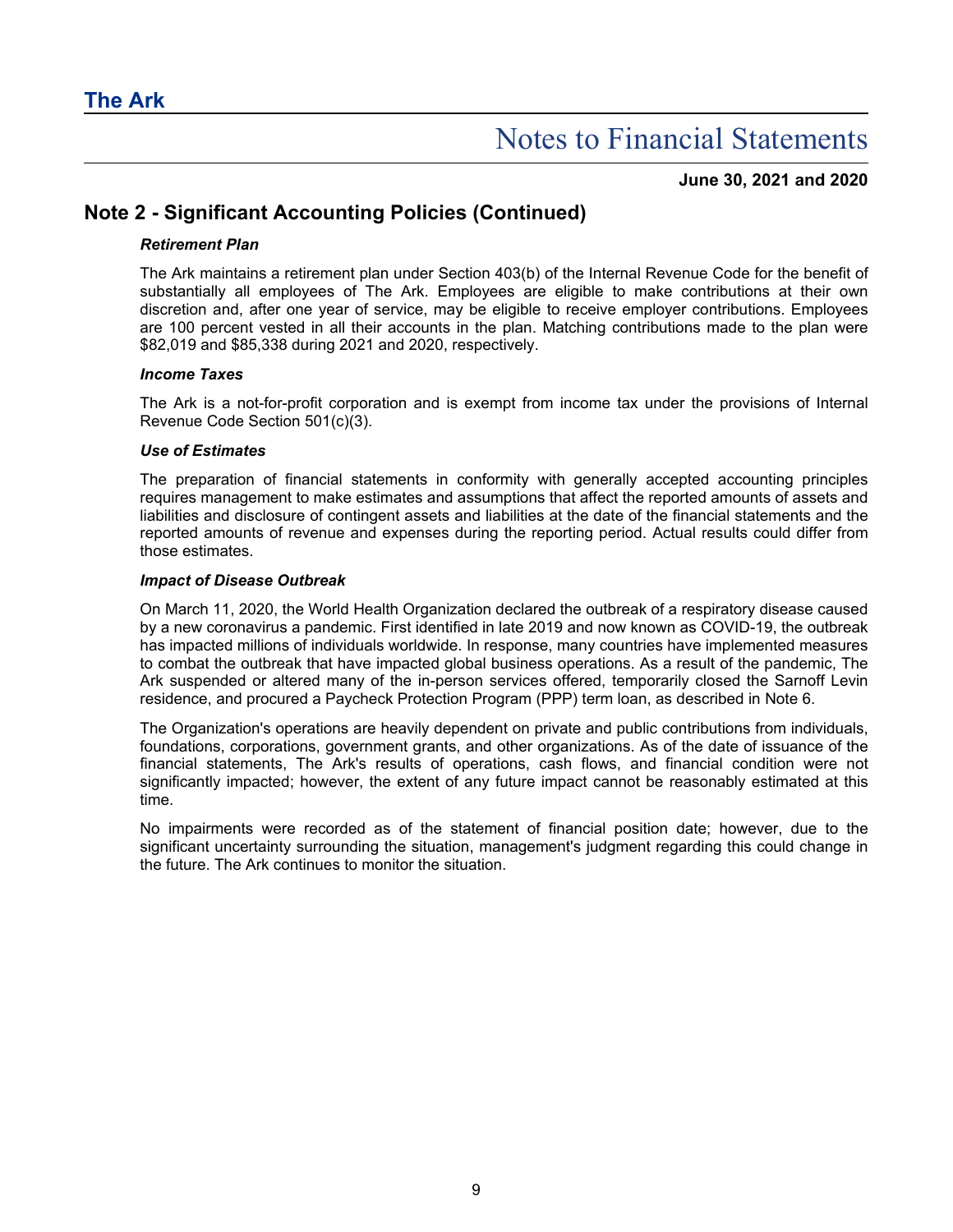#### **June 30, 2021 and 2020**

### **Note 2 - Significant Accounting Policies (Continued)**

#### *Upcoming Accounting Pronouncements*

The Financial Accounting Standards Board issued ASU No. 2016-02, *Leases*, which will supersede the current lease requirements in ASC 840. The ASU requires lessees to recognize a right-to-use asset and related lease liability for all leases, with a limited exception for short-term leases. Leases will be classified as either finance or operating, with the classification affecting the pattern of expense recognition in the statement of operations. Currently, leases are classified as either capital or operating, with only capital leases recognized on the balance sheet. The reporting of lease-related expenses in the statements of operations and cash flows will be generally consistent with the current guidance. The new lease guidance will be effective for The Ark's year ending June 30, 2023 and will be applied using a modified retrospective transition method to the beginning of the earliest period presented. The new lease standard is expected to have a significant effect on The Ark's financial statements as a result of The Ark's operating lease, as disclosed in Note 7, that will be reported on the statement of financial position at adoption. Upon adoption, The Ark will recognize a lease liability and corresponding right-to-use asset based on the present value of the minimum lease payments. The effects on the statement of activities and changes in net assets are not expected to be significant, as recognition and measurement of expenses and cash flows for leases will be substantially the same under the new standard.

In September 2020, the FASB issued ASU No. 2020-07, *Not-for-Profit Entities (Topic 958): Presentation and Disclosures by Not-for-Profit Entities for Contributed Nonfinancial Assets*. The ASU provides for additional disclosures to support clearer financial information about important noncash contributions charities and other not-for-profit organizations receive, known as gifts in kind (GIKs). Contributed nonfinancial assets will be reported by category within the financial statements, and there will be additional disclosures included for each category, including whether the nonfinancial assets were monetized or used during the reporting period, the policy for monetizing nonfinancial contributions, and description of the fair value techniques used to arrive at a fair value measurement. The new guidance will be effective for the The Ark's year ending June 30, 2022 and will be applied using the retrospective method.

#### *Subsequent Events*

The financial statements and related disclosures include evaluation of events up through and including December 13, 2021, which is the date the financial statements were available to be issued.

#### *Restatement*

The 2020 statement of cash flows has been restated to properly reflect The Ark at 50 activity. The effect on the 2020 balances was to decrease operating activities by \$459,659, which included a \$1,698,345 decrease of restricted pledges made in 2020 and an increase of cash flow from receivables of \$1,238,686. Cash flow from financing activities increased by \$459,659, which represents cash receipts collected in 2020. The change did not impact net asset class classifications as of June 30, 2020 and had no effect on the 2020 increase in net assets.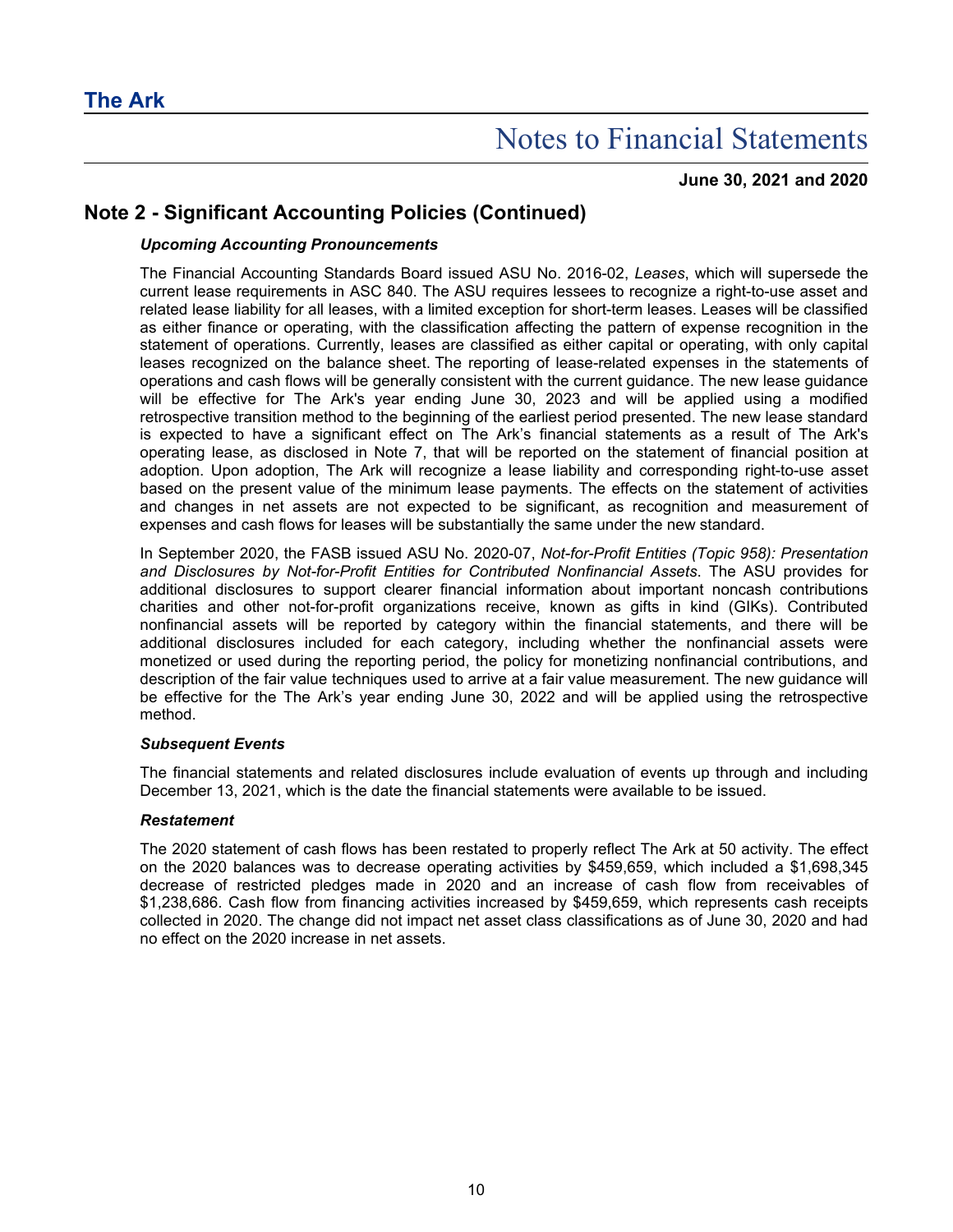#### **June 30, 2021 and 2020**

### **Note 3 - Liquidity and Availability of Resources**

The following reflects The Ark's financial assets as of June 30, reduced by amounts not available for general use because of contractual or donor-imposed restrictions within one year of the statement of financial position date:

|                                                                                                                                            | 2021                                        | 2020                                |
|--------------------------------------------------------------------------------------------------------------------------------------------|---------------------------------------------|-------------------------------------|
| Cash and cash equivalents<br><b>Receivables</b><br>Short-term investments                                                                  | \$<br>776,116 \$<br>1,336,895<br>11,338,261 | 1,527,658<br>1,346,096<br>8,688,850 |
| Financial assets - At year end                                                                                                             | 13,451,272                                  | 11,562,604                          |
| Less those unavailable for general expenditures within one year due to:<br>Contractual or donor-imposed restrictions<br>Board designations | 2,721,390<br>10,030,101                     | 1,622,619<br>9,665,747              |
| Financial assets available to meet cash needs for general<br>expenditures within one year                                                  | \$<br>699.781 \$                            | 274,238                             |

The Ark has a goal to maintain financial assets, which consist of cash, receivables, and short-term investments, on hand to meet six months of normal operating expenses. The Ark has a policy to structure its financial assets to be available as its general expenditures, liabilities, and other obligations come due.

The Ark also realizes there could be unanticipated liquidity needs. Therefore, The Ark has a policy of appropriating for distribution an amount necessary to balance its operating budget from its boarddesignated endowment.

#### **Note 4 - Fair Value Measurements**

Accounting standards require certain assets and liabilities be reported at fair value in the financial statements and provide a framework for establishing that fair value. The framework for determining fair value is based on a hierarchy that prioritizes the inputs and valuation techniques used to measure fair value.

The following tables present information about The Ark's assets measured at fair value on a recurring basis at June 30, 2021 and 2020 and the valuation techniques used by The Ark to determine those fair values.

Fair values determined by Level 1 inputs use quoted prices in active markets for identical assets that The Ark has the ability to access.

Fair values determined by Level 2 inputs use other inputs that are observable, either directly or indirectly. These Level 2 inputs include quoted prices for similar assets in active markets and other inputs, such as interest rates and yield curves, that are observable at commonly quoted intervals.

In instances where inputs used to measure fair value fall into different levels in the above fair value hierarchy, fair value measurements in their entirety are categorized based on the lowest level input that is significant to the valuation. The Ark's assessment of the significance of particular inputs to these fair value measurements requires judgment and considers factors specific to each asset.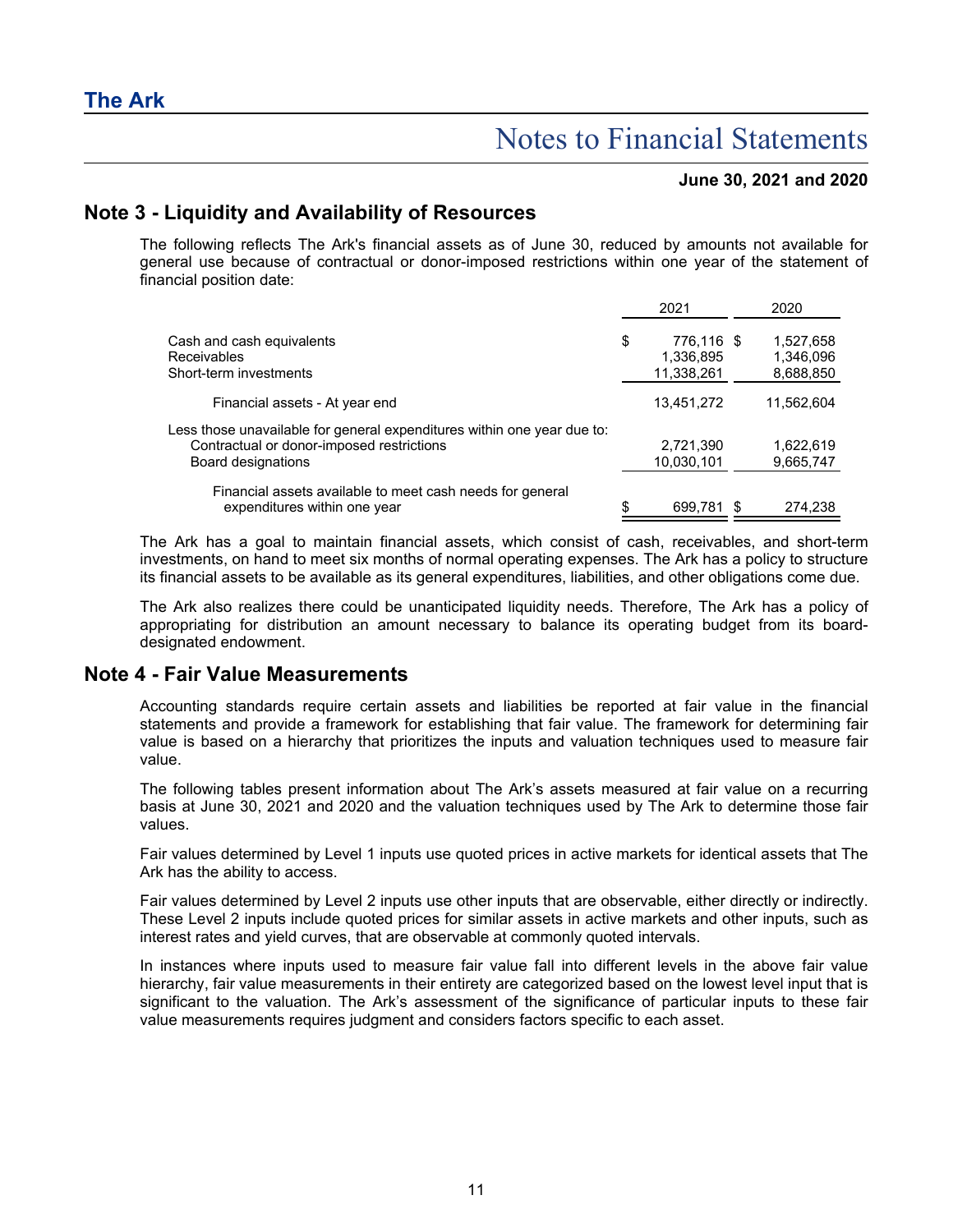#### **June 30, 2021 and 2020**

### **Note 4 - Fair Value Measurements (Continued)**

|                                                                                                                                                                                          |                                                                                   |                                                                                   |    | Assets Measured at Fair Value on a Recurring Basis<br>at June 30, 2021 |                             |                                                                        |  |
|------------------------------------------------------------------------------------------------------------------------------------------------------------------------------------------|-----------------------------------------------------------------------------------|-----------------------------------------------------------------------------------|----|------------------------------------------------------------------------|-----------------------------|------------------------------------------------------------------------|--|
|                                                                                                                                                                                          | Quoted Prices in<br><b>Active Markets</b><br>for Identical<br>Assets<br>(Level 1) |                                                                                   |    | Significant Other<br>Observable<br>Inputs<br>(Level 2)                 | Balance at<br>June 30, 2021 |                                                                        |  |
| Investments:<br><b>Mutual funds</b><br>Common stock<br><b>Preferred securities</b><br>Domestic corporate bond funds and convertible<br>securities<br>U.S. Treasury bonds<br>Israel bonds | \$                                                                                | 1,806,374 \$<br>5,167,644<br>491,188<br>2,280,827                                 |    | 1,592,228<br>375,895                                                   | \$                          | 1,806,374<br>5,167,644<br>491,188<br>2,280,827<br>1,592,228<br>375,895 |  |
| <b>Total investments</b>                                                                                                                                                                 | \$                                                                                | 9,746,033                                                                         | \$ | 1,968,123 \$                                                           |                             | 11,714,156                                                             |  |
|                                                                                                                                                                                          |                                                                                   |                                                                                   |    | Assets Measured at Fair Value on a Recurring Basis<br>at June 30, 2020 |                             |                                                                        |  |
|                                                                                                                                                                                          |                                                                                   | Quoted Prices in<br><b>Active Markets</b><br>for Identical<br>Assets<br>(Level 1) |    | <b>Significant Other</b><br>Observable<br>Inputs<br>(Level 2)          |                             | Balance at<br>June 30, 2020                                            |  |
| Investments:<br>Mutual funds<br>Common stock<br><b>Preferred securities</b><br>Domestic corporate bond funds and convertible<br>securities<br>U.S. Treasury bonds                        | \$                                                                                | 1,437,471 \$<br>4,028,028<br>262,277<br>1,686,464                                 |    | 1,274,610                                                              | S                           | 1,437,471<br>4,028,028<br>262,277<br>1,686,464<br>1,274,610            |  |
|                                                                                                                                                                                          |                                                                                   |                                                                                   |    |                                                                        |                             |                                                                        |  |
| Israel bonds<br><b>Total investments</b>                                                                                                                                                 | \$                                                                                | 7,414,240                                                                         | \$ | 375,895<br>1,650,505                                                   | S                           | 375,895<br>9,064,745                                                   |  |

The fair values of The Ark's U.S. Treasury bonds and Israel bonds at June 30, 2021 were determined primarily based on Level 2 inputs. The Ark estimates the fair values of these investments based on the adjusted prices from an exchange or broker-dealer market.

Realized and unrealized gains and losses of \$1,637,192 and \$(55,577) for the years ended June 30, 2021 and 2020, respectively, are reported in the investment income line in the statement of activities and changes in net assets with interest income less investment fees.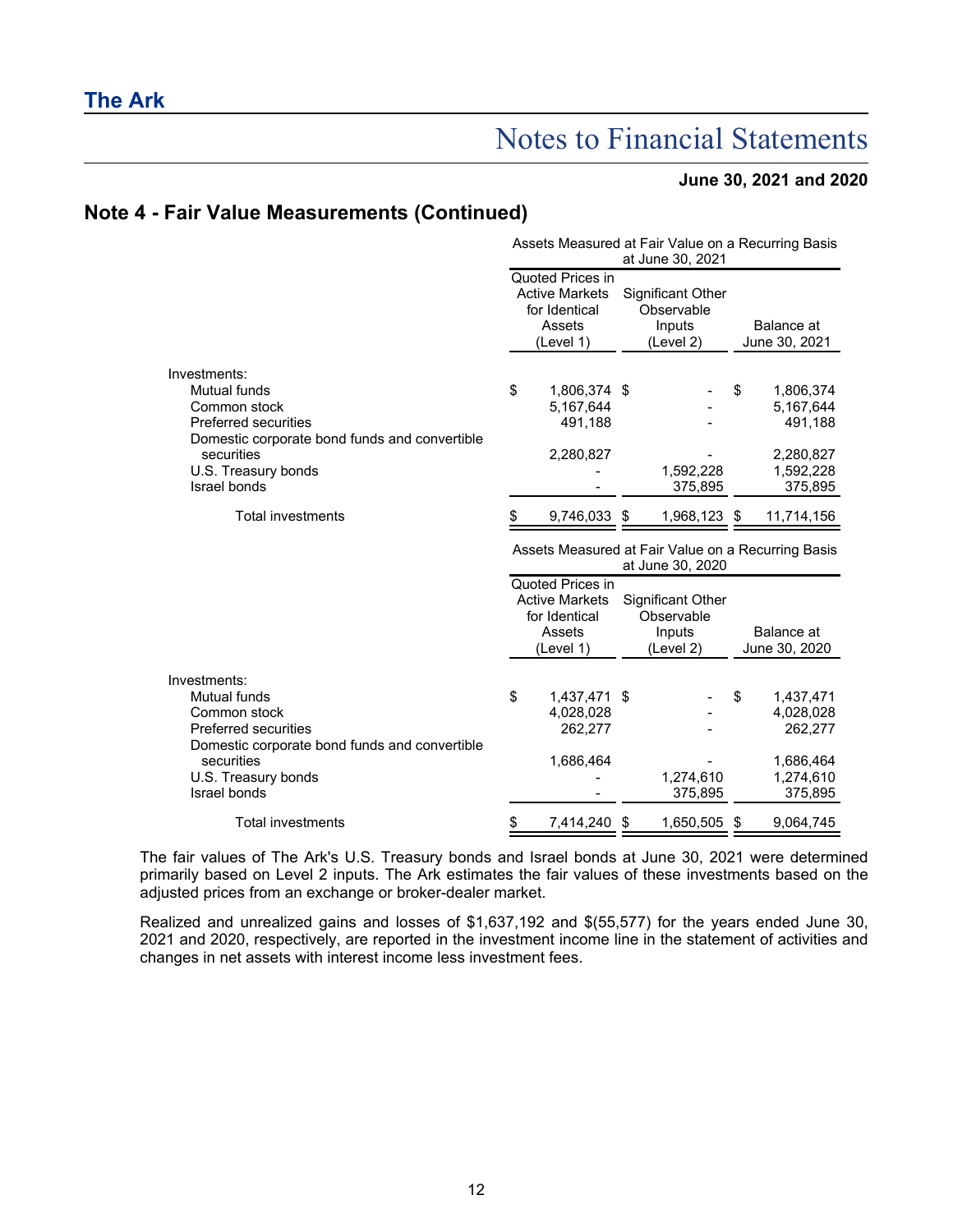#### **June 30, 2021 and 2020**

### **Note 5 - Property and Equipment**

Property and equipment are summarized as follows:

|                                                          | 2021                                         | 2020                   | Depreciable<br>Life - Years                         |
|----------------------------------------------------------|----------------------------------------------|------------------------|-----------------------------------------------------|
| Land<br><b>Buildings</b><br><b>Building improvements</b> | \$<br>1,016,042 \$<br>1.282.389<br>1,914,048 | 1.016.042<br>1.278.214 | 25<br>1,914,048 Remaining life of                   |
|                                                          |                                              |                        | building or<br>estimated useful<br>life, if shorter |
| Communication and other equipment                        | 614,617                                      | 595.225                | $5 - 10$                                            |
| Transportation equipment                                 | 37.272                                       | 37.272                 | $5 - 7$                                             |
| Computer software                                        | 124.219                                      | 108.095                |                                                     |
| Construction in progress                                 | 496,132                                      | 395,100                |                                                     |
| Total cost                                               | 5,484,719                                    | 5.343.996              |                                                     |
| Accumulated depreciation                                 | 3,691,765                                    | 3,629,254              |                                                     |
| Net property and equipment                               | \$<br>1.792.954 \$                           | 1.714.742              |                                                     |

Depreciation expense for fiscal years 2021 and 2020 was \$62,511 and \$74,412, respectively.

### **Note 6 - Paycheck Protection Program Loan Payable**

During the year ended June 30, 2020, The Ark received a Paycheck Protection Program loan in the amount of \$726,510. The PPP loan program was created under the Coronavirus Aid, Relief, and Economic Security (CARES) Act and is administered by the Small Business Administration (SBA). Under the terms of this program, the loan may be fully or partially forgiven if the loan proceeds are spent on qualifying expenses and if staffing level and salary maintenance requirements are met.

Prior to June 30, 2021, The Ark applied for and received notification of forgiveness of the principal and accrued interest of the PPP loan from the SBA. Loan forgiveness in the amount of \$730,627 has been recorded as a gain on forgiveness of Paycheck Protection Program term loan as nonoperating income on the statement of activities and changes in net assets.

#### **Note 7 - Operating Leases**

The Ark owns its principal facilities and leases facilities for its satellite location in Northbrook, Illinois. The lease agreement for the Northbrook, Illinois location was renewed in March 2019 and extended through January 31, 2023. Total rent expense under this lease was \$38,701 and \$37,246 for 2021 and 2020, respectively.

Future minimum annual commitments under the Northbrook, Illinois lease are as follows:

| Years Ending<br>June 30 | Amount                 |
|-------------------------|------------------------|
| 2022<br>2023            | \$<br>36,812<br>21,784 |
| Total                   | 58,596                 |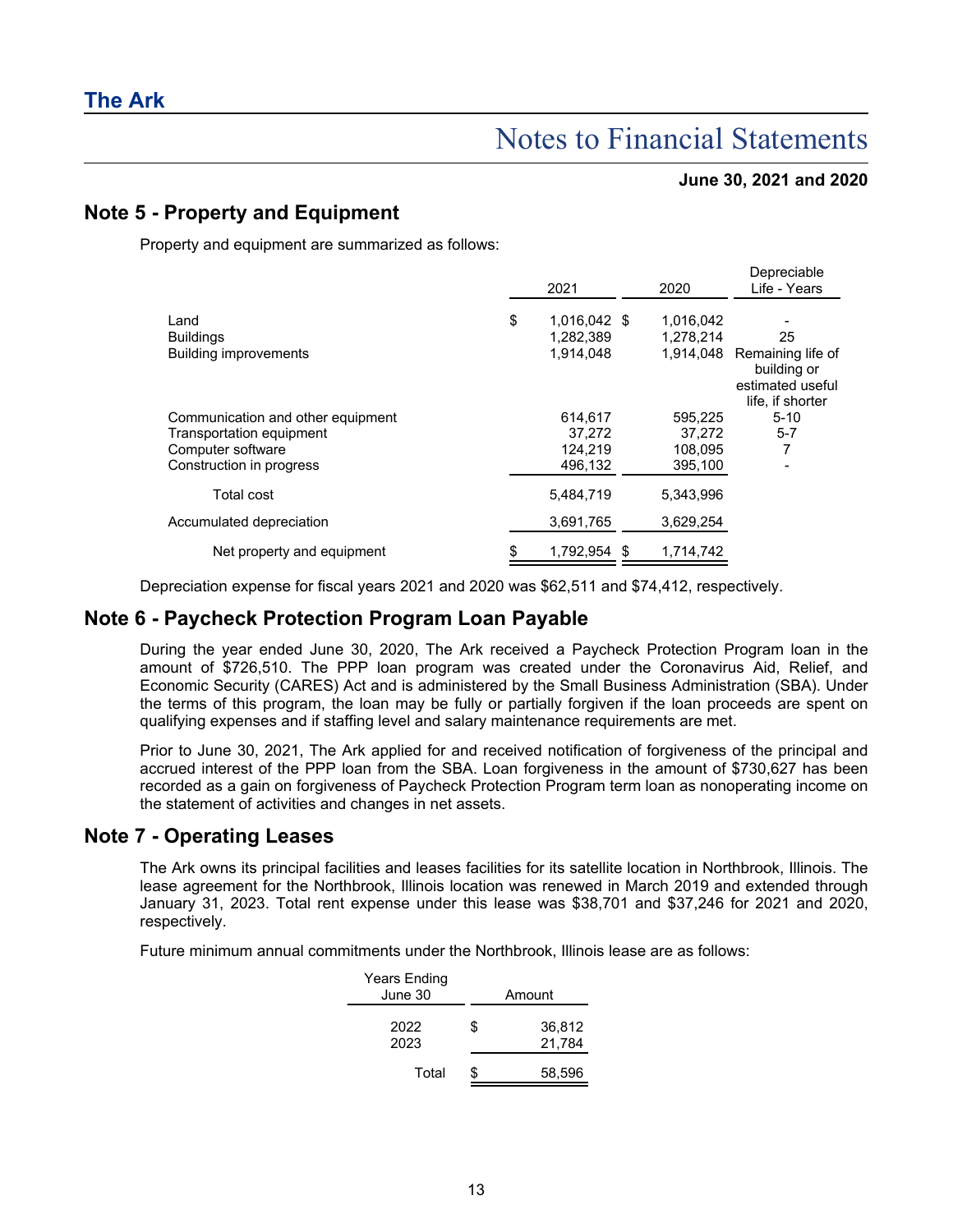#### **June 30, 2021 and 2020**

### **Note 8 - Donated Goods and Services**

A substantial number of volunteers have donated significant amounts of their time to The Ark's program services and fundraising campaigns. The Ark also regularly receives donations of food, medical supplies, and gifts, which are distributed to its clients.

Donated vehicles amounting to \$24,054 and \$20,568 in 2021 and 2020, respectively, are recognized as revenue in the statement of activities and changes in net assets.

In addition, The Ark receives contributed food and gifts and professional services from medical, dental, psychological, and legal professionals. Support arising from the contributed food, gifts, and services totaling \$151,741 and \$257,841 for the years ended June 30, 2021 and 2020, respectively, has been recognized in the financial statements at fair value. See the statement of functional expenses for the noncash expenditures shown as contributed professional services, food pantry donated costs, and in-kind donations to clients.

Other volunteers have donated significant amounts of their time to The Ark's program services. These volunteer services are not recordable under generally accepted accounting principles. The value of the volunteer services is not disclosed since no objective basis is available to measure the value of such services.

### **Note 9 - Net Assets with Donor Restrictions**

Net assets with donor restrictions as of June 30 are available for the following purposes:

|                                                                                                                                                                                                                                                                                                    | 2021                                                            |     | 2020                                                           |
|----------------------------------------------------------------------------------------------------------------------------------------------------------------------------------------------------------------------------------------------------------------------------------------------------|-----------------------------------------------------------------|-----|----------------------------------------------------------------|
| Subject to expenditures for a specified purpose:<br>Binter Family Fund - General program related<br>Dora Yelles Fund - Religious supplies and education<br>Garfield Ridge Scholarship<br>Client Loan G'mach<br>Manne Foundation Food Voucher Program<br>Night Owl Foundation<br>Elderly assistance | \$<br>178,834 \$<br>25.000<br>515<br>14,642<br>26,750<br>56,145 |     | 178,477<br>25,000<br>50<br>9.932<br>24,750<br>21,688<br>49,105 |
| Total subject to expenditures for a specified purpose                                                                                                                                                                                                                                              | 301,886                                                         |     | 309,002                                                        |
| Subject to the passage of time - Pledges receivable<br>Subject to the passage of time and for a specified purpose - The Ark at<br>50                                                                                                                                                               | 276,647<br>2,362,004                                            |     | 188,000<br>1,236,568                                           |
| Not subject to appropriation or expenditure:<br>Scholarship program<br>Emergency services program                                                                                                                                                                                                  | 25,000<br>25,000                                                |     | 25,000<br>25,000                                               |
| Total not subject to appropriation or expenditure                                                                                                                                                                                                                                                  | 50,000                                                          |     | 50,000                                                         |
| Total                                                                                                                                                                                                                                                                                              | 2,990,537                                                       | - 5 | 1,783,570                                                      |

### **Note 10 - Donor-restricted and Board-designated Endowments**

The Ark's endowment includes two individual donor-restricted endowment funds established for scholarship and emergency services and one fund designated by the board of directors to function as an endowment. Net assets associated with endowment funds, including funds designated by the board of directors to function as endowments, are classified and reported based on the existence or absence of donor-imposed restrictions.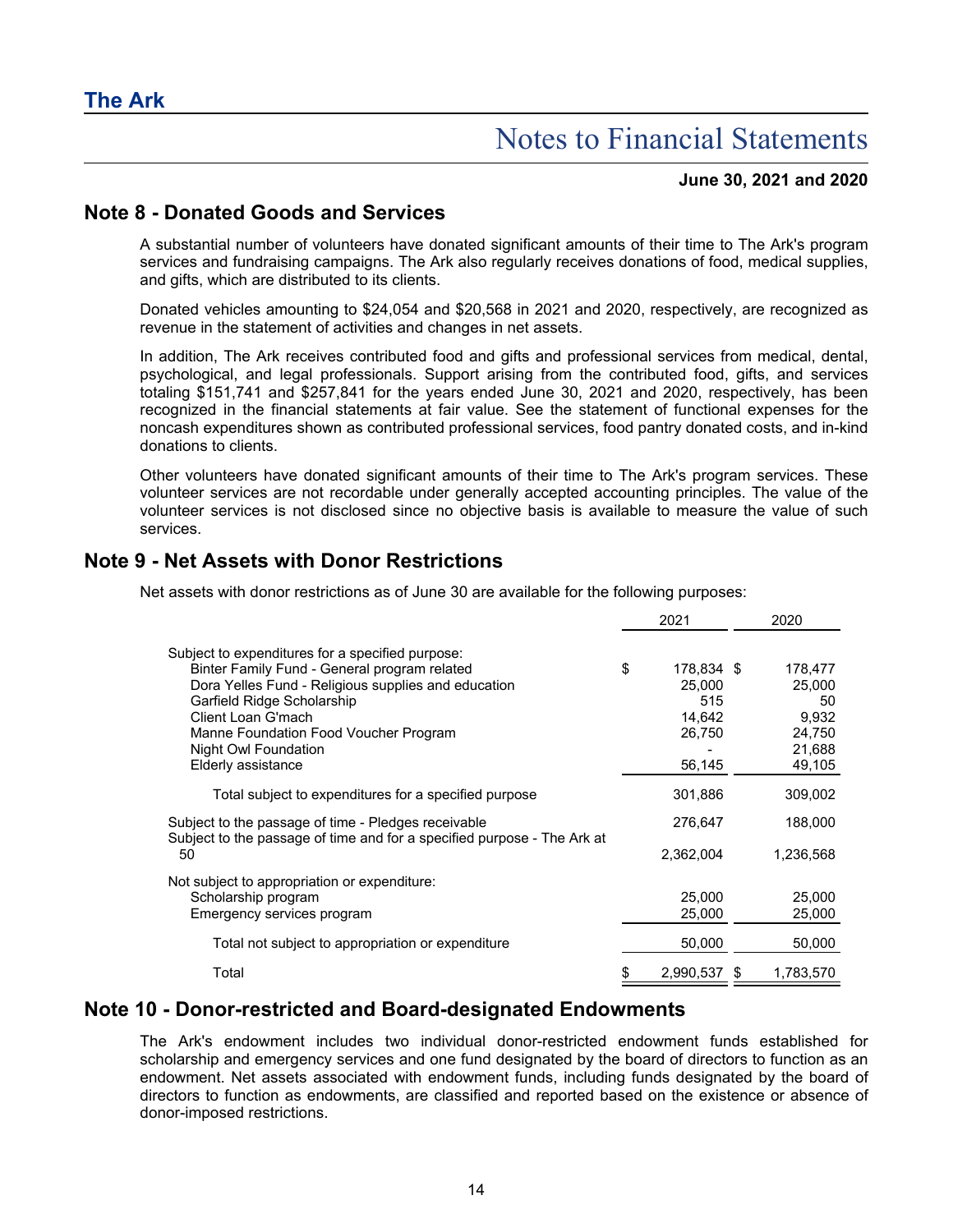#### **June 30, 2021 and 2020**

### **Note 10 - Donor-restricted and Board-designated Endowments (Continued)**

#### *Interpretation of Relevant Law*

The Ark is subject to the State Prudent Management of Institutional Funds Act (SPMIFA) and, thus, classifies amounts in its donor-restricted endowment funds as net assets with donor restrictions because those net assets are time restricted until the board of directors appropriates such amounts for expenditures. Most of those net assets also are subject to purpose restrictions that must be met before reclassifying those net assets to net assets without donor restrictions. The board of directors of The Ark had interpreted SPMIFA as not requiring the maintenance of purchasing power of the original gift amount contributed to an endowment fund, unless a donor stipulates the contrary. As a result of this interpretation, when reviewing its donor-restricted endowment funds, The Ark considers a fund to be underwater if the fair value of the fund is less than the sum of (a) the original value of initial and subsequent gift amounts donated to the fund and (b) any accumulations to the fund that are required to be maintained in perpetuity in accordance with the direction of the applicable donor gift instrument. The Ark has interpreted SPMIFA to permit spending from underwater funds in accordance with the prudent measures required under the law.

Additionally, in accordance with SPMIFA, The Ark considers the following factors in making a determination to appropriate or accumulate donor-restricted endowment funds:

- The duration and preservation of the fund
- The purpose of The Ark and the donor-restricted endowment fund
- General economic conditions
- The possible effect of inflation and deflation
- The expected total return from income and the appreciation of investments
- Other resources of The Ark
- The investment policies of The Ark

|                                                                                                                                                                             | Endowment Net Asset Composition by Type of Fund<br>as of June 30, 2021 |                                                     |                                                                            |                                   |    |                                                  |  |
|-----------------------------------------------------------------------------------------------------------------------------------------------------------------------------|------------------------------------------------------------------------|-----------------------------------------------------|----------------------------------------------------------------------------|-----------------------------------|----|--------------------------------------------------|--|
|                                                                                                                                                                             | <b>Without Donor</b><br><b>Restrictions</b>                            |                                                     | <b>With Donor</b><br><b>Restrictions</b>                                   |                                   |    | Total                                            |  |
| Board-designated endowment fund<br>Donor-restricted endowment funds:<br>Original donor-restricted gift amount and amounts<br>required to be maintained in perpetuity by the | \$                                                                     | 10,030,101 \$                                       |                                                                            |                                   | \$ | 10,030,101                                       |  |
| donor<br>Accumulated investment gains                                                                                                                                       |                                                                        |                                                     |                                                                            | 50,000<br>50                      |    | 50,000<br>50                                     |  |
| Total                                                                                                                                                                       |                                                                        | 10,030,101 \$                                       |                                                                            | 50,050                            | S  | 10,080,151                                       |  |
|                                                                                                                                                                             |                                                                        |                                                     | Changes in Endowment Net Assets for the Fiscal<br>Year Ended June 30, 2021 |                                   |    |                                                  |  |
|                                                                                                                                                                             |                                                                        | <b>Without Donor</b><br><b>Restrictions</b>         |                                                                            | <b>With Donor</b><br>Restrictions |    | Total                                            |  |
| Endowment net assets - Beginning of year<br>Investment income<br>Contributions<br>Appropriation of endowment assets for expenditure                                         | \$                                                                     | 9,665,747 \$<br>1,820,790<br>220,343<br>(1,676,779) |                                                                            | 50,050 \$                         |    | 9,715,797<br>1,820,790<br>220,343<br>(1,676,779) |  |
| Endowment net assets - End of year                                                                                                                                          |                                                                        | 10,030,101                                          |                                                                            | 50,050                            | S. | 10,080,151                                       |  |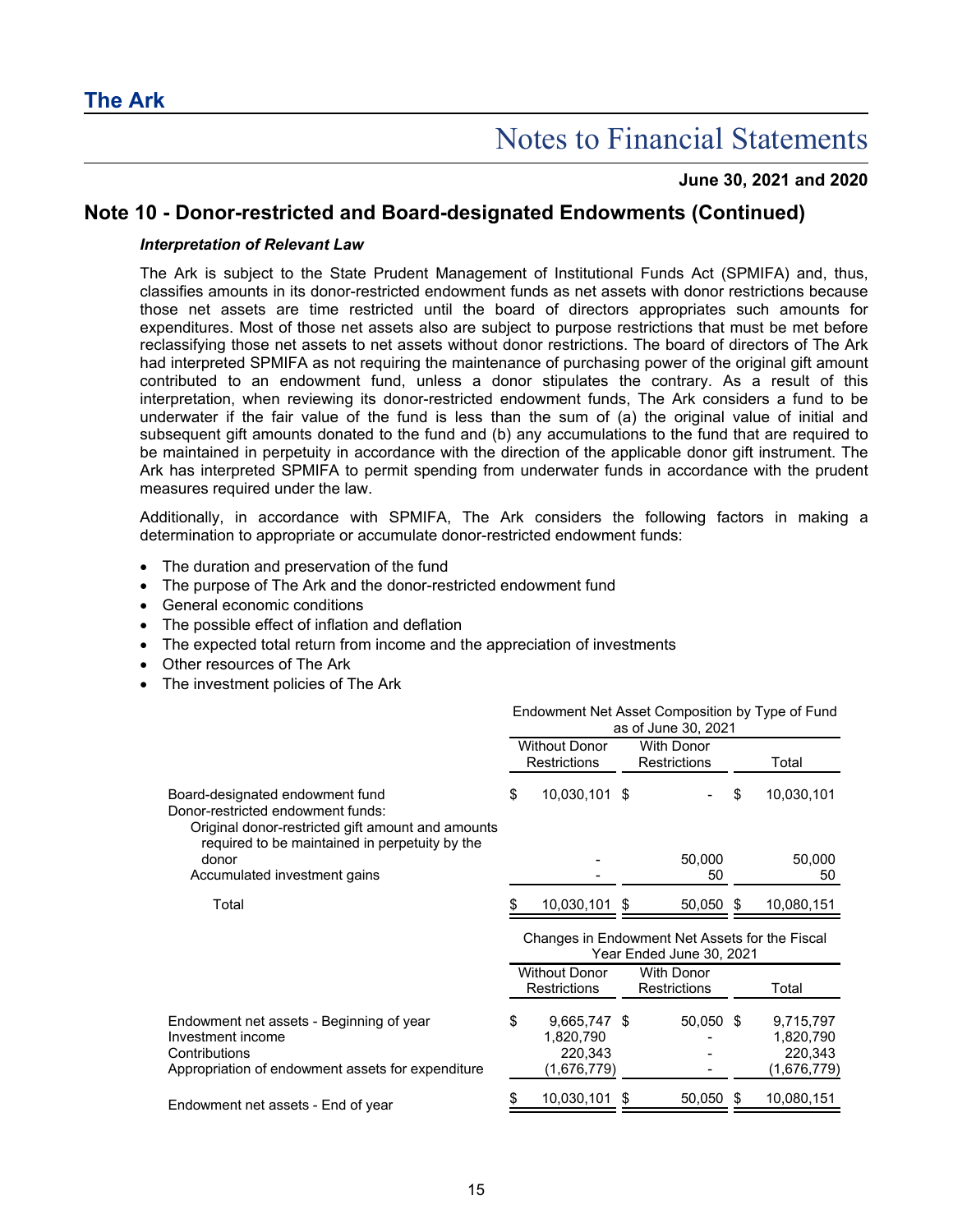#### **June 30, 2021 and 2020**

## **Note 10 - Donor-restricted and Board-designated Endowments (Continued)**

|                                                                                                                                                                             | Endowment Net Asset Composition by Type of Fund<br>as of June 30, 2020 |              |                                          |              |       |              |
|-----------------------------------------------------------------------------------------------------------------------------------------------------------------------------|------------------------------------------------------------------------|--------------|------------------------------------------|--------------|-------|--------------|
| <b>Without Donor</b><br><b>Restrictions</b>                                                                                                                                 |                                                                        |              | <b>With Donor</b><br><b>Restrictions</b> |              | Total |              |
| Board-designated endowment fund<br>Donor-restricted endowment funds:<br>Original donor-restricted gift amount and amounts<br>required to be maintained in perpetuity by the | \$                                                                     | 9.665.747 \$ |                                          |              | S     | 9,665,747    |
| donor<br>Accumulated investment gains                                                                                                                                       |                                                                        |              |                                          | 50,000<br>50 |       | 50,000<br>50 |
| Total                                                                                                                                                                       | \$                                                                     | 9,665,747 \$ |                                          | 50.050       |       | 9,715,797    |

|                                                                                                                                     | Changes in Endowment Net Assets for the Fiscal<br>Year Ended June 30, 2020 |                                                     |  |                                   |  |                                                  |  |
|-------------------------------------------------------------------------------------------------------------------------------------|----------------------------------------------------------------------------|-----------------------------------------------------|--|-----------------------------------|--|--------------------------------------------------|--|
|                                                                                                                                     |                                                                            | <b>Without Donor</b><br><b>Restrictions</b>         |  | <b>With Donor</b><br>Restrictions |  | Total                                            |  |
| Endowment net assets - Beginning of year<br>Investment income<br>Contributions<br>Appropriation of endowment assets for expenditure | \$                                                                         | 8,071,379 \$<br>121,853<br>2,707,090<br>(1,234,575) |  | 50,515 \$<br>50<br>(515)          |  | 8,121,894<br>121,903<br>2,707,090<br>(1,235,090) |  |
| Endowment net assets - End of year                                                                                                  | S                                                                          | 9,665,747 \$                                        |  | 50,050 \$                         |  | 9,715,797                                        |  |

#### *Underwater Endowment Funds*

As of June 30, 2021 and 2020, there were no funds with deficiencies.

#### *Return Objectives and Risk Parameters*

The Ark has adopted investment and spending policies for endowment assets that attempt to provide a predictable stream of funding to programs supported by its endowment, while seeking to maintain the purchasing power of the endowment assets. Endowment assets include those assets of donor-restricted funds that The Ark must hold in perpetuity or for a donor-specified period, as well as board-designated funds. Under this policy, as approved by the board of directors, the endowment assets are invested in a manner that is intended to preserve the capital of the fund and produce interest income to support current operations. The Ark expects its endowment funds, over time, to provide an average rate of return of approximately 4 percent annually. Actual returns in any given year may vary from this amount.

#### *Strategies Employed for Achieving Objectives*

To satisfy its long-term rate-of-return objectives, The Ark maintains its endowment funds in mutual funds and relies on investment returns achieved through current interest rate yields.

#### *Spending Policy and How the Investment Objectives Relate to Spending Policy*

The Ark has a policy of appropriating for distribution an amount necessary to balance its operating budget. In establishing this policy, The Ark considered the long-term expected rate of return on its endowment. The primary investment goals are to preserve the long-term real purchasing power of assets, as well as to provide a predictable income stream that will support The Ark's operations.